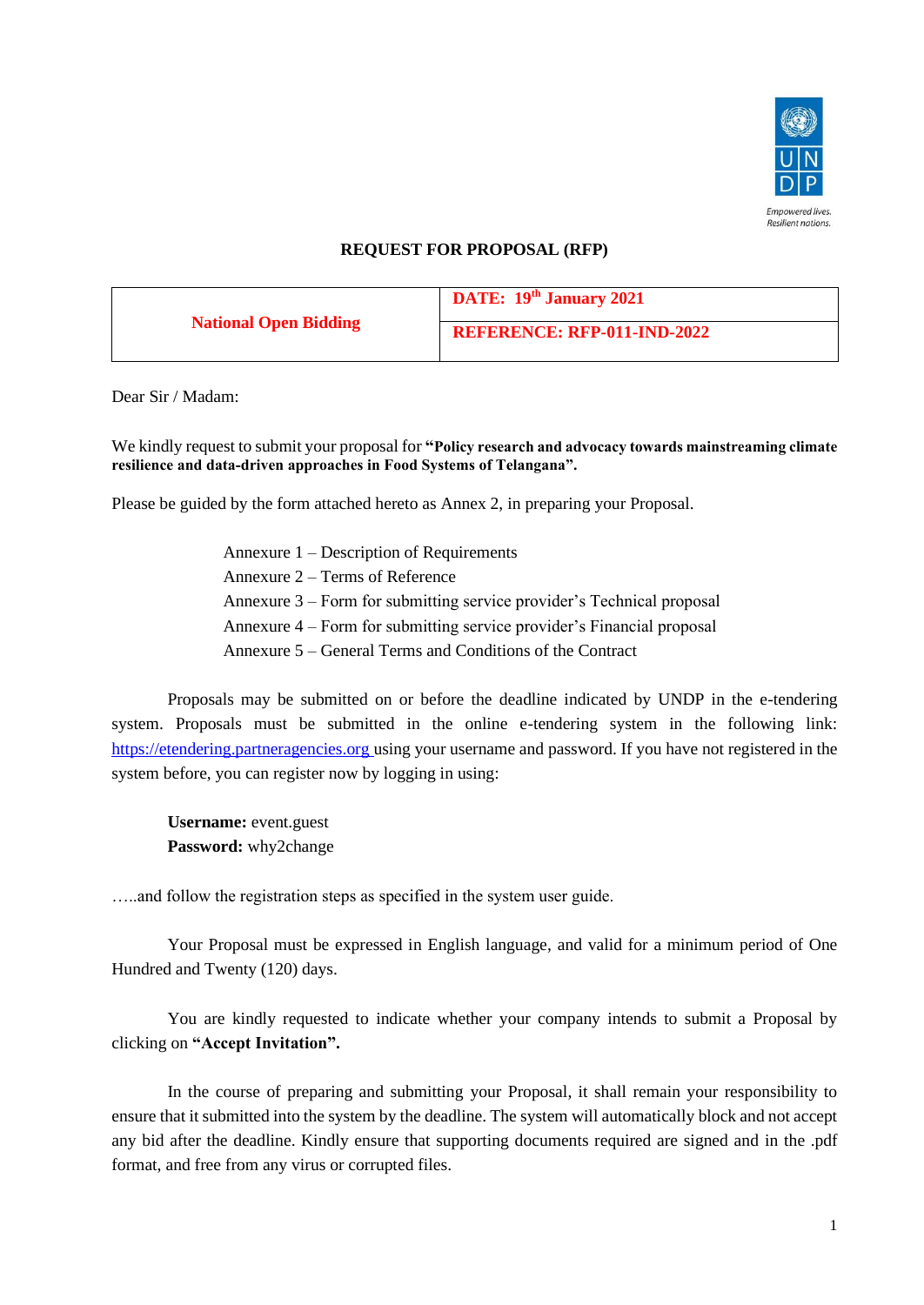The Financial Proposal and the Technical Proposal files MUST BE COMPLETELY SEPARATE and uploaded separately in the system and clearly named as either "TECHNICAL PROPOSAL" or "FINANCIAL PROPOSAL", as appropriate. Each document shall include the Proposer's name and address**.** The file with the "FINANCIAL PROPOSAL" must be encrypted with a password so that it cannot be opened nor viewed until the Proposal has been found to pass the technical evaluation stage. Once a Proposal has been found to be responsive by passing the technical evaluation stage, UNDP shall request the Proposer to submit the password to open the Financial Proposal. The Proposer shall assume the responsibility for not encrypting the financial proposal.

The Proposal that complies with all of the requirements, meets all the evaluation criteria and offers the best value for money shall be selected and awarded the contract. Any offer that does not meet the requirements shall be rejected.

Any discrepancy between the unit price and the total price shall be re-computed by UNDP, and the unit price shall prevail and the total price shall be corrected. If the Service Provider does not accept the final price based on UNDP's re-computation and correction of errors, its Proposal will be rejected.

No price variation due to escalation, inflation, fluctuation in exchange rates, or any other market factors shall be accepted by UNDP after it has received the Proposal. At the time of Award of Contract or Purchase Order, UNDP reserves the right to vary (increase or decrease) the quantity of services and/or goods, by up to a maximum twenty-five per cent (25%) of the total offer, without any change in the unit price or other terms and conditions.

Any Contract or Purchase Order that will be issued as a result of this RFP shall be subject to the General Terms and Conditions attached hereto. The mere act of submission of a Proposal implies that the Service Provider accepts without question the General Terms and Conditions of UNDP, herein attached as Annex 3.

Please be advised that UNDP is not bound to accept any Proposal, nor award a contract or Purchase Order, nor be responsible for any costs associated with a Service Providers preparation and submission of a Proposal, regardless of the outcome or the manner of conducting the selection process.

UNDP's vendor protest procedure is intended to afford an opportunity to appeal for persons or firms not awarded a Purchase Order or Contract in a competitive procurement process. In the event that you believe you have not been fairly treated, you can find detailed information about vendor protest procedures in the following link:

<http://www.undp.org/content/undp/en/home/operations/procurement/protestandsanctions/>

UNDP encourages every prospective Service Provider to prevent and avoid conflicts of interest, by disclosing to UNDP if you, or any of your affiliates or personnel, were involved in the preparation of the requirements, design, cost estimates, and other information used in this RFP.

UNDP implements a zero tolerance on fraud and other proscribed practices, and is committed to preventing, identifying and addressing all such acts and practices against UNDP, as well as third parties involved in UNDP activities. UNDP expects its Service Providers to adhere to the UN Supplier Code of Conduct found in this link : [http://www.un.org/depts/ptd/pdf/conduct\\_english.pdf](http://www.un.org/depts/ptd/pdf/conduct_english.pdf)

Thank you and we look forward to receiving your Proposal.

Yours sincerely,

 Jagdish Singh Procurement Unit UNDP India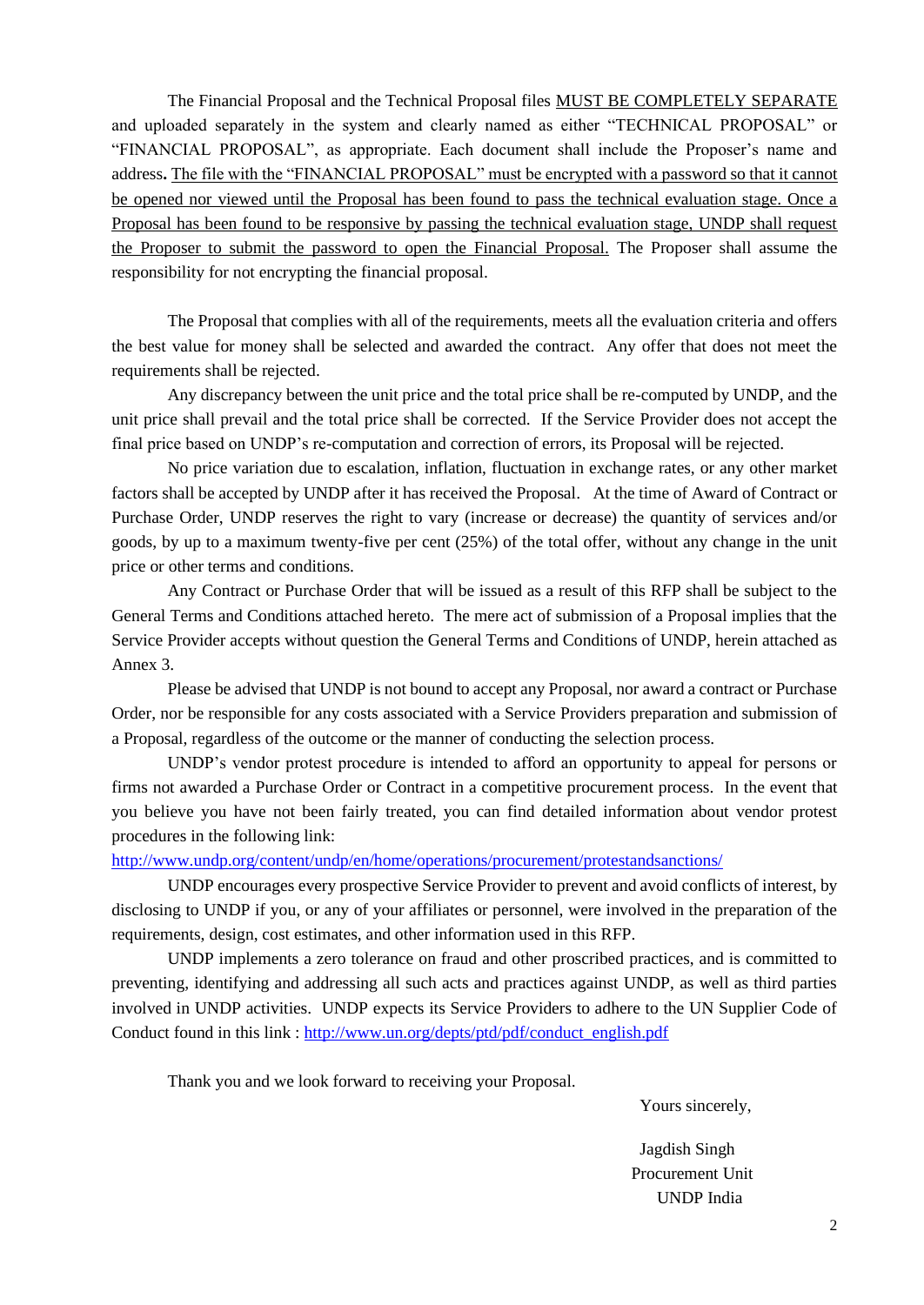# **Description of Requirements**

| Context of the Requirement    | Agriculture plays a pivotal role in India's economy as over 58% of rural                                                                          |
|-------------------------------|---------------------------------------------------------------------------------------------------------------------------------------------------|
|                               | households depend on it as the principal means of livelihood, 80% of                                                                              |
|                               | whom are smallholder farmers. Climate change poses real and potent                                                                                |
|                               | threat to the agriculture sector and the livelihoods of the farming                                                                               |
|                               | communities. It is estimated that climate change causes loss of annual                                                                            |
|                               | farm income by 15%-18% on an average in India. This calls for a                                                                                   |
|                               | revamp of the entire mechanism that brings food from farms to our                                                                                 |
|                               | plates. The COVID-19 pandemic has greatly highlighted the massive                                                                                 |
|                               | disruption caused in food supply chains exposing the vulnerabilities of                                                                           |
|                               | marginalized communities, small holder farmers and the importance of                                                                              |
|                               | building resilient food systems.                                                                                                                  |
|                               | UNDP has partnered with the Government of Telangana to jointly                                                                                    |
|                               | initiate the 'Data for Policy' initiative on Food Systems. The aim is to                                                                          |
|                               | incorporate anticipatory governance models for future-fit food systems                                                                            |
|                               | in Telangana using data-driven policymaking tools and ecosystem-                                                                                  |
|                               | driven approaches to strengthen climate resilience in food systems. In                                                                            |
|                               | this context, the Government of Telangana, UNDP, JADS                                                                                             |
|                               | (Netherlands), Zero Hunger Lab (Netherlands), Tilburg University, and<br>partner organizations have come together to form a data collaborative    |
|                               | to provide an innovative platform for Climate Resilient Food Systems                                                                              |
|                               | of Telangana. This platform is envisioned as a Digital Public Good that                                                                           |
|                               | uses open innovation approach, open-source technologies, open data,                                                                               |
|                               | and open code. It is designed to feed into data-driven decision making                                                                            |
|                               | in the state on aspects of climate resilience. The data insights emerging                                                                         |
|                               | from this platform need to be translated into policy insights through                                                                             |
|                               | policy research, knowledge, and advocacy efforts coupled with                                                                                     |
|                               | engagement of senior policy makers in the agriculture ecosystem in<br>order to create policy effects for enhancing climate resilience in the food |
|                               | systems of Telangana.                                                                                                                             |
|                               |                                                                                                                                                   |
| Brief Description of the      | To conduct secondary research on food systems in Telangana<br>$\bullet$                                                                           |
| <b>Required Services</b>      | including but not limited to policy analysis on key agricultural                                                                                  |
|                               | policies of the state, public investments in agriculture, and mapping                                                                             |
|                               | of programs & policies to climate resilient agriculture.                                                                                          |
|                               | To generate policy insights on climate resilient agriculture using<br>$\bullet$                                                                   |
|                               | evidence from - climate resilient data via digital platform under this                                                                            |
|                               | project and evidence collected by citizen scientists from the field.                                                                              |
|                               | To design, document and recommend policy experiments -<br>$\bullet$                                                                               |
|                               | including potential development pathways from data to policy                                                                                      |
|                               | effects, policy options and a phased pragmatic plan for Telangana                                                                                 |
|                               | to strengthen climate resilience in food systems.                                                                                                 |
|                               | To conduct a policy workshop for key government officials and<br>$\bullet$                                                                        |
|                               | policy makers from Telangana on data-driven approaches for policy                                                                                 |
|                               | making in food systems.                                                                                                                           |
|                               | To conduct a national conference on data-driven approaches for<br>$\bullet$                                                                       |
| List and Description of       | climate resilient food systems.<br>Refer Annex-2, Terms of Reference                                                                              |
|                               |                                                                                                                                                   |
| <b>Expected Outputs to be</b> |                                                                                                                                                   |
| Delivered                     |                                                                                                                                                   |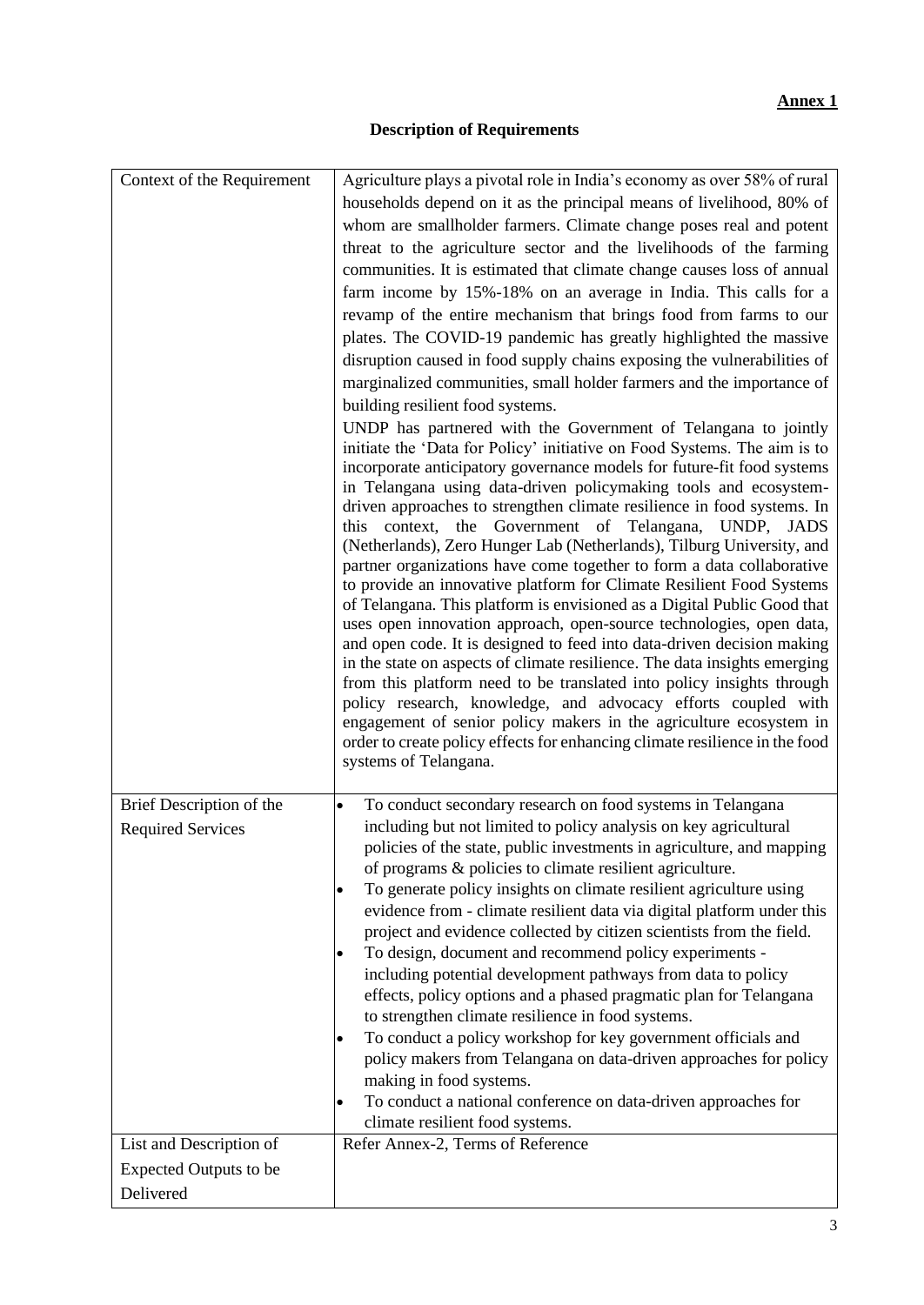| Person to Supervise the                                                                               | Head of Experimentation                                                                                                                                                                                                                                                                                                |
|-------------------------------------------------------------------------------------------------------|------------------------------------------------------------------------------------------------------------------------------------------------------------------------------------------------------------------------------------------------------------------------------------------------------------------------|
| Work/Performance of the                                                                               | Accelerator Lab India                                                                                                                                                                                                                                                                                                  |
| Service Provider                                                                                      |                                                                                                                                                                                                                                                                                                                        |
|                                                                                                       |                                                                                                                                                                                                                                                                                                                        |
| Frequency of Reporting                                                                                | As per deliverables                                                                                                                                                                                                                                                                                                    |
| Progress Reporting                                                                                    | <b>Electronic Reports</b>                                                                                                                                                                                                                                                                                              |
| Requirements                                                                                          |                                                                                                                                                                                                                                                                                                                        |
| Location of work                                                                                      | Telangana                                                                                                                                                                                                                                                                                                              |
| <b>Pre-Bid Conference</b>                                                                             | A pre-bid Conference will be held virtually on 25 <sup>th</sup> January 2022<br>at 1000hrs.                                                                                                                                                                                                                            |
|                                                                                                       | This will be a virtual "Zoom" meeting with only one participant<br>from each of the participating agencies. Name, designation and<br>contact details of participating individuals should be shared<br>along with their query(s), if any, to procurement unit $-$<br>jagdih.singh@undp.org latest by 23rd January 2022. |
|                                                                                                       | Minutes of the meeting will be disseminated on the UNDP                                                                                                                                                                                                                                                                |
|                                                                                                       | procurement website. No verbal statement made during the                                                                                                                                                                                                                                                               |
|                                                                                                       | conference shall modify the terms and conditions of the RFP,                                                                                                                                                                                                                                                           |
|                                                                                                       | unless specifically incorporated in the Minutes of the Bidder's                                                                                                                                                                                                                                                        |
|                                                                                                       | Conference or issued/posted as an amendment to RFP.                                                                                                                                                                                                                                                                    |
|                                                                                                       |                                                                                                                                                                                                                                                                                                                        |
| Expected duration of work                                                                             | Seven months                                                                                                                                                                                                                                                                                                           |
| Target start date                                                                                     | 5 February, 2022                                                                                                                                                                                                                                                                                                       |
| Latest completion date                                                                                | 31 July, 2022                                                                                                                                                                                                                                                                                                          |
| <b>Travels Expected</b>                                                                               | Travel as per the requirement of ToR                                                                                                                                                                                                                                                                                   |
| <b>Special Security</b><br>Requirements                                                               | ⊠ Others [Not Applicable]                                                                                                                                                                                                                                                                                              |
| Facilities to be Provided by<br>UNDP (i.e., must be excluded<br>from Price Proposal)                  | ⊠ Others [Not Applicable]                                                                                                                                                                                                                                                                                              |
| <b>Implementation Schedule</b><br>indicating breakdown and<br>timing of activities/sub-<br>activities | $\boxtimes$ Required                                                                                                                                                                                                                                                                                                   |
| Names and curriculum vitae<br>of individuals who will be<br>involved in completing the<br>services    | $\boxtimes$ Required                                                                                                                                                                                                                                                                                                   |
| <b>Currency of Proposal</b>                                                                           | $\boxtimes$ Indian Rupees (INR)                                                                                                                                                                                                                                                                                        |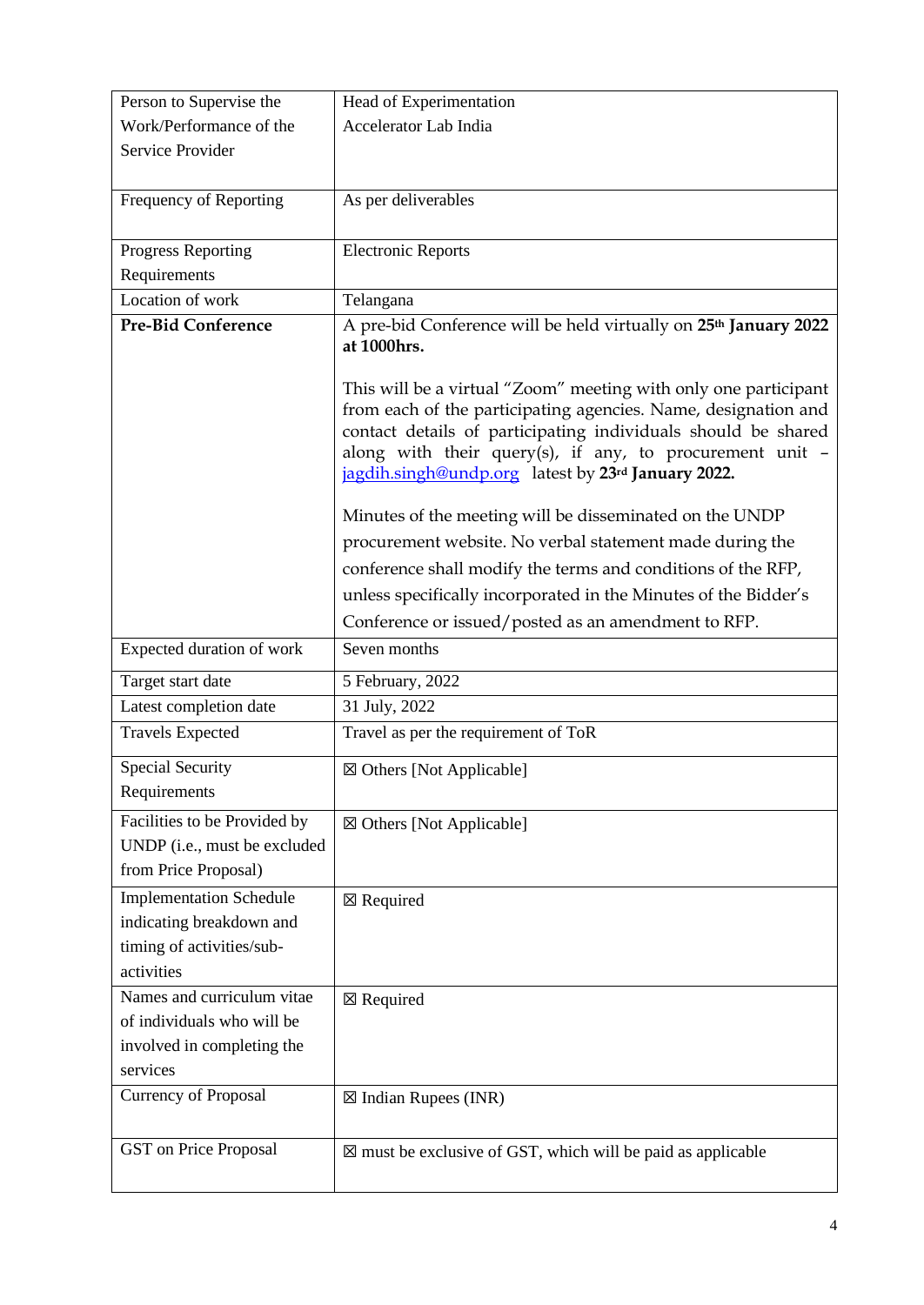| <b>Validity Period of Proposals</b>                         | $\boxtimes$ 120 days                                                                                                                                                                                                                                                                                                                                                                                                                                                         |
|-------------------------------------------------------------|------------------------------------------------------------------------------------------------------------------------------------------------------------------------------------------------------------------------------------------------------------------------------------------------------------------------------------------------------------------------------------------------------------------------------------------------------------------------------|
| (Counting for the last day of                               |                                                                                                                                                                                                                                                                                                                                                                                                                                                                              |
| submission of quotes)                                       | In exceptional circumstances, UNDP may request the Proposer to<br>extend the validity of the Proposal beyond what has been initially<br>indicated in this RFP. The Proposal shall then confirm the extension<br>in writing, without any modification whatsoever on the Proposal.                                                                                                                                                                                             |
| <b>Partial Quotes</b>                                       | Not permitted.                                                                                                                                                                                                                                                                                                                                                                                                                                                               |
| <b>Payment Terms</b>                                        | Refer Annex-2, Terms of Reference                                                                                                                                                                                                                                                                                                                                                                                                                                            |
| Person(s) to review/inspect/                                | Head of Experimentation                                                                                                                                                                                                                                                                                                                                                                                                                                                      |
| approve outputs/completed                                   | Accelerator Lab India                                                                                                                                                                                                                                                                                                                                                                                                                                                        |
| services and authorize the                                  |                                                                                                                                                                                                                                                                                                                                                                                                                                                                              |
| disbursement of payment                                     |                                                                                                                                                                                                                                                                                                                                                                                                                                                                              |
| Type of Contract to be<br>Signed                            | ⊠ Contract for Services                                                                                                                                                                                                                                                                                                                                                                                                                                                      |
| Criteria for Contract Award                                 | ⊠Compliance on Preliminary Examination of Proposals                                                                                                                                                                                                                                                                                                                                                                                                                          |
|                                                             | ⊠Compliance on Essential Eligibility/Qualification requirements                                                                                                                                                                                                                                                                                                                                                                                                              |
|                                                             | ⊠ Highest Combined Score (based on the 70% technical offer and                                                                                                                                                                                                                                                                                                                                                                                                               |
|                                                             | 30% price weight distribution). The minimum score to pass in<br>technical evaluation is 70%.                                                                                                                                                                                                                                                                                                                                                                                 |
|                                                             | Full acceptance of the UNDP Contract General Terms and<br>×                                                                                                                                                                                                                                                                                                                                                                                                                  |
|                                                             | Conditions (GTC). This is a mandatory criterion and cannot be deleted                                                                                                                                                                                                                                                                                                                                                                                                        |
|                                                             | regardless of the nature of services required. Non-acceptance of the                                                                                                                                                                                                                                                                                                                                                                                                         |
|                                                             | GTC may be grounds for the rejection of the Proposal.                                                                                                                                                                                                                                                                                                                                                                                                                        |
| Criteria for Preliminary<br><b>Examination of Proposals</b> | • Technical proposal is submitted separately from Financial<br>Proposal<br>• Financial proposal must be password encrypted; further do not<br>disclose price on the technical proposal / e-tendering portal.<br>Otherwise, proposal will get disqualified.<br>• Latest Certificate of Registration of Business submitted<br>• Is the Offeror, or any of its joint venture member, included in UN<br>Security Council 1267 List and List of Suspended and Removed<br>Vendors. |
| Criteria for Essential                                      | The Service Provider must be operational in India for at least 5                                                                                                                                                                                                                                                                                                                                                                                                             |
| Eligibility/Qualification                                   | years.                                                                                                                                                                                                                                                                                                                                                                                                                                                                       |
|                                                             | The Service Provider must specialize in research, knowledge<br>development, public policy, policy advocacy and capacity<br>building as demonstrated by atleast 06 projects, with atleast 2<br>projects in domains of agriculture or climate change.                                                                                                                                                                                                                          |
|                                                             | Notes:                                                                                                                                                                                                                                                                                                                                                                                                                                                                       |
|                                                             | 1. If bidders do not meet any of the above listed criteria, their proposals                                                                                                                                                                                                                                                                                                                                                                                                  |
|                                                             | will not be considered for further evaluation.                                                                                                                                                                                                                                                                                                                                                                                                                               |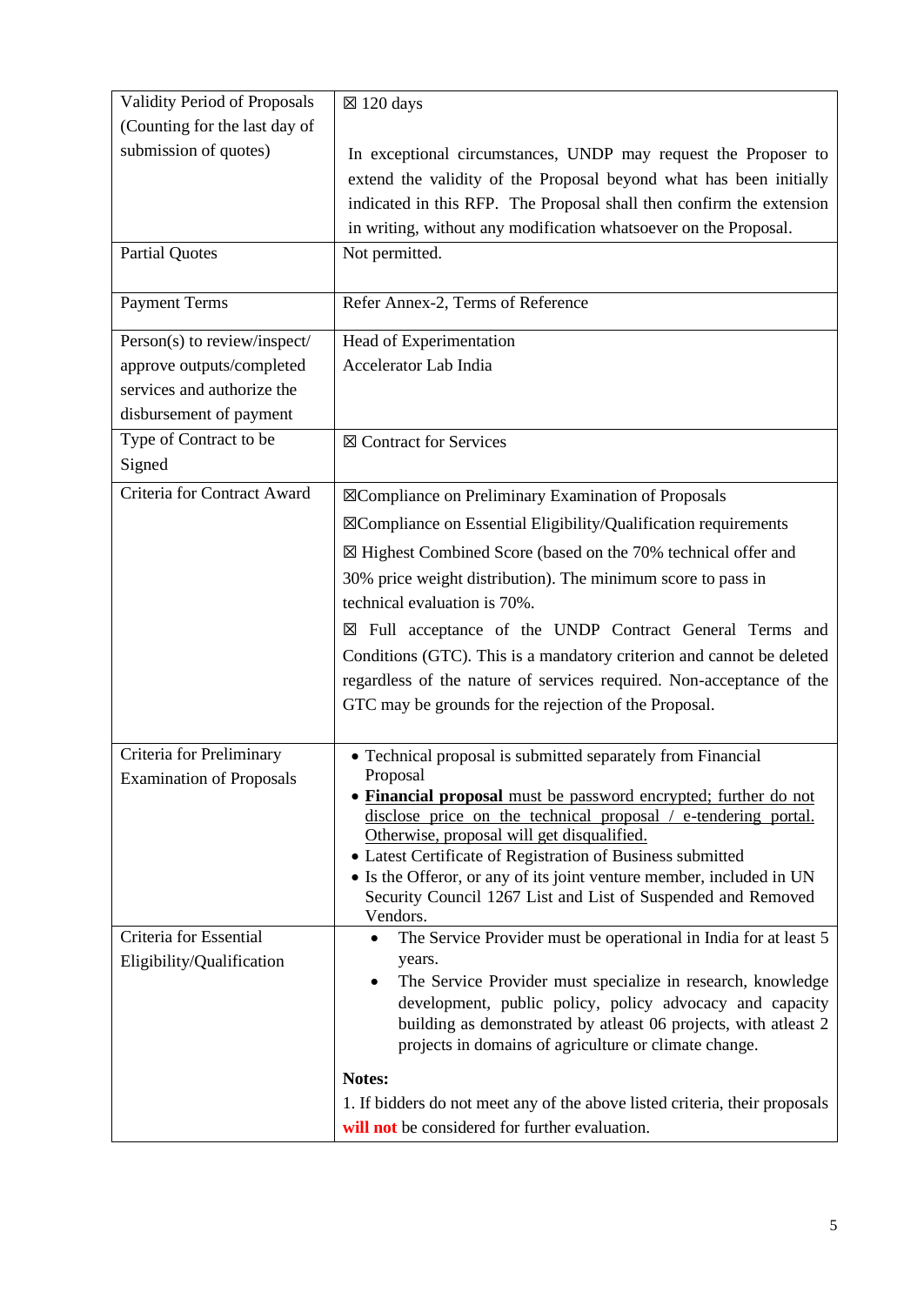|                                | 2. Bidders meeting above listed criteria are required to submit evidences                                                                      |  |  |  |  |  |
|--------------------------------|------------------------------------------------------------------------------------------------------------------------------------------------|--|--|--|--|--|
|                                | (details / documents) in support – otherwise proposal may be                                                                                   |  |  |  |  |  |
|                                | disqualified.                                                                                                                                  |  |  |  |  |  |
|                                |                                                                                                                                                |  |  |  |  |  |
| Criteria for the Assessment of | <b>Technical Proposal (70%)</b>                                                                                                                |  |  |  |  |  |
| Proposal                       | $\boxtimes$ Bidder's qualification, capacity, and experience in - public policy                                                                |  |  |  |  |  |
|                                | research, capacity building of civil servants, policy advocacy including                                                                       |  |  |  |  |  |
|                                | policy consultations and policy engagement with government,                                                                                    |  |  |  |  |  |
|                                | particularly in the domains of agriculture and climate change policies<br>and supported by research publications in the domains of agriculture |  |  |  |  |  |
|                                | policy, climate change and data science. (25 marks)                                                                                            |  |  |  |  |  |
|                                |                                                                                                                                                |  |  |  |  |  |
|                                | $\boxtimes$ Proposed development process, methodology and timeline to<br>implement the project (25 marks)                                      |  |  |  |  |  |
|                                | $\boxtimes$ Qualification and experience of team leader and other key personnel                                                                |  |  |  |  |  |
|                                | - Team Leader/Principal investigator must be a PhD in public policy,<br>agriculture, environment, management, or any related field and have    |  |  |  |  |  |
|                                | minimum 10 years of relevant work experience in research and public                                                                            |  |  |  |  |  |
|                                | policy. Prior publications in the domains like agriculture and climate                                                                         |  |  |  |  |  |
|                                | change policies is required. Knowledge in data science & remote                                                                                |  |  |  |  |  |
|                                | sensing are desirable. (20 marks)                                                                                                              |  |  |  |  |  |
|                                | The minimum technical score required to pass is 70%.                                                                                           |  |  |  |  |  |
|                                | <b>Financial Proposal (30%)</b>                                                                                                                |  |  |  |  |  |
|                                | To be computed as a ratio of the Proposal's offer to the lowest price                                                                          |  |  |  |  |  |
|                                | among the proposals received by UNDP.                                                                                                          |  |  |  |  |  |
| UNDP will award the            |                                                                                                                                                |  |  |  |  |  |
| contract to:                   | $\boxtimes$ One and only one proposer.                                                                                                         |  |  |  |  |  |
| Deadline of Bid Submission     | Date and Time: As specified in the system (note that time zone indicated                                                                       |  |  |  |  |  |
|                                | in the system is New York Time zone).                                                                                                          |  |  |  |  |  |
|                                |                                                                                                                                                |  |  |  |  |  |
|                                | <b>PLEASE NOTE: -</b><br>Date and time visible on the main screen of event (on e-tendering<br>1.                                               |  |  |  |  |  |
|                                | portal) will be final and prevail over any other closing time                                                                                  |  |  |  |  |  |
|                                | indicated elsewhere in case they are different. Please also note that                                                                          |  |  |  |  |  |
|                                | the bid closing time shown in the PDF file generated by the system                                                                             |  |  |  |  |  |
|                                | is not accurate due to a technical glitch that we will resolve soon.                                                                           |  |  |  |  |  |
|                                | The correct bid closing time is as indicated in the e-tendering portal                                                                         |  |  |  |  |  |
|                                |                                                                                                                                                |  |  |  |  |  |
|                                | and system will not accept any bid after that time. It is the                                                                                  |  |  |  |  |  |
|                                | responsibility of the bidder to make sure bids are submitted within<br>this deadline. UNDP will not accept any bid that is not submitted       |  |  |  |  |  |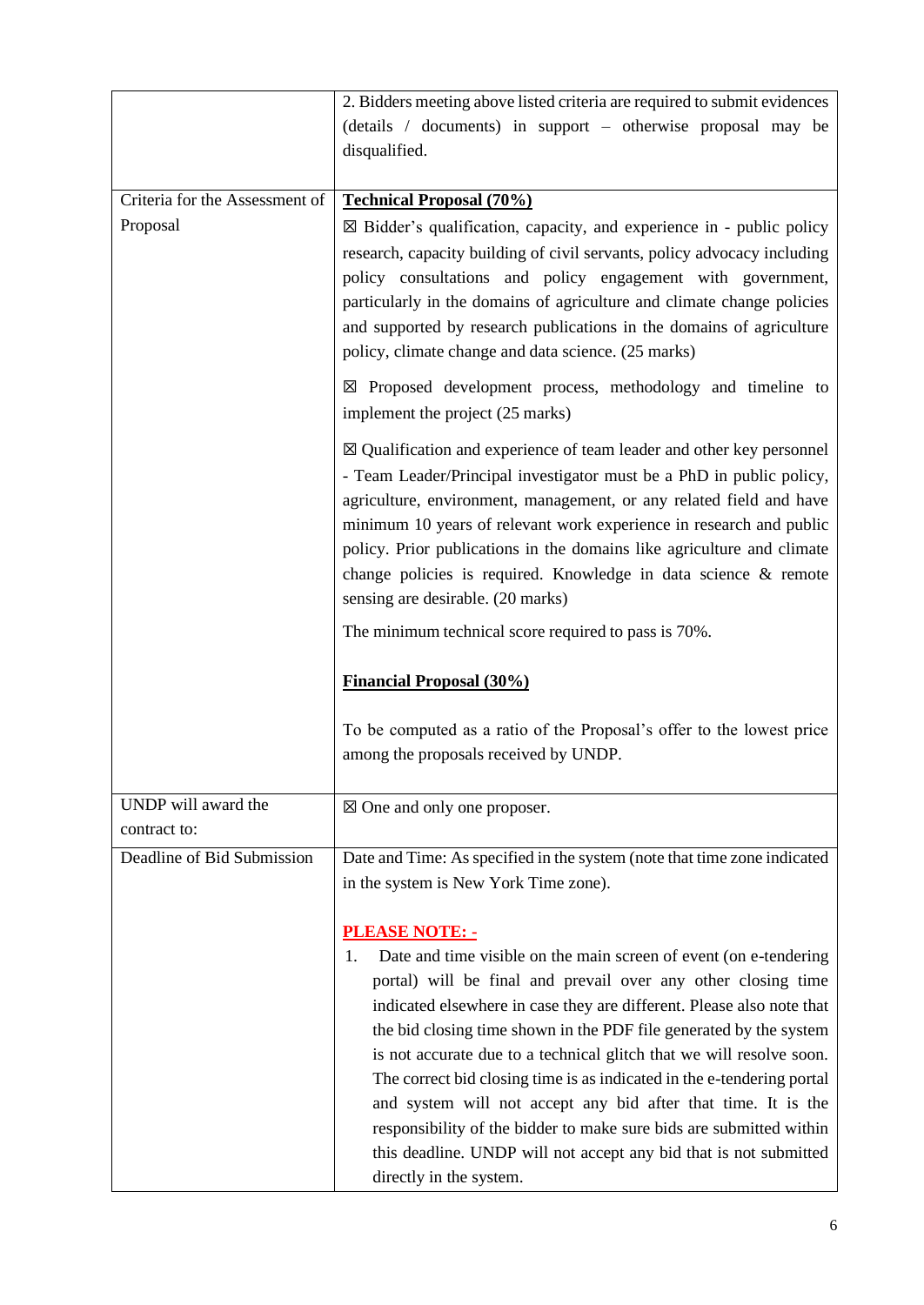|                                                                   | Try to submit your bid a day prior or well before the closing<br>2.                                                                                                                                                         |  |  |  |  |
|-------------------------------------------------------------------|-----------------------------------------------------------------------------------------------------------------------------------------------------------------------------------------------------------------------------|--|--|--|--|
|                                                                   | time. Do not wait until last minute. If you face any issue submitting                                                                                                                                                       |  |  |  |  |
|                                                                   | your bid at the last minute, UNDP may not be able to assist.                                                                                                                                                                |  |  |  |  |
| <b>Conditions and Procedures</b><br>for electronic submission and | $\boxtimes$ One file, containing Technical proposal (including CVs, registration                                                                                                                                            |  |  |  |  |
|                                                                   | certificate and all supporting documents).                                                                                                                                                                                  |  |  |  |  |
| opening, if allowed                                               | ⊠<br>file,<br>containing<br>Financial<br>One<br>(password<br>Proposal                                                                                                                                                       |  |  |  |  |
|                                                                   | encrypted). Password must not be provided to UNDP until it is formally                                                                                                                                                      |  |  |  |  |
|                                                                   | requested by UNDP focal point.                                                                                                                                                                                              |  |  |  |  |
|                                                                   |                                                                                                                                                                                                                             |  |  |  |  |
|                                                                   | Note: We prefer uploading of pdf version of files on the eTendering                                                                                                                                                         |  |  |  |  |
|                                                                   | portal. If one file is too bulky, may split into 4-5 files.                                                                                                                                                                 |  |  |  |  |
| <b>Contact Person for Inquiries</b>                               | Jagdish Singh                                                                                                                                                                                                               |  |  |  |  |
| (Written inquiries only)                                          | Email: jagdish.singh@undp.org                                                                                                                                                                                               |  |  |  |  |
|                                                                   | Any delay in UNDP's response shall be not used as a reason for<br>extending the deadline for submission, unless UNDP determines that<br>such an extension is necessary and communicates a new deadline to<br>the Proposers. |  |  |  |  |
| Who can apply                                                     | Proposals are invited from the institutions/organizations only.                                                                                                                                                             |  |  |  |  |
|                                                                   | Proposal submitted by Individuals will not be accepted.                                                                                                                                                                     |  |  |  |  |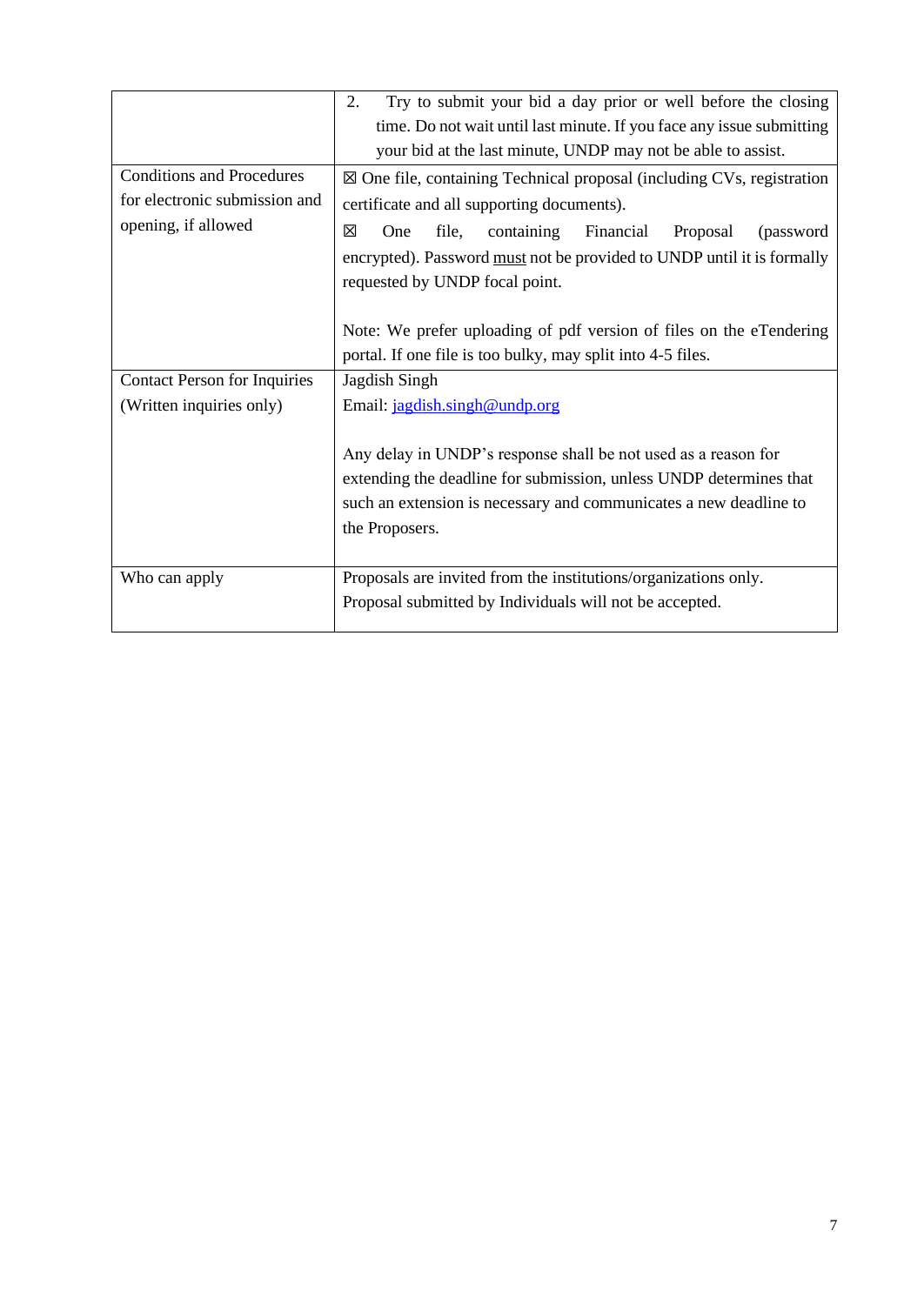### **Terms of Reference**

## **"Policy research and advocacy towards mainstreaming climate resilience and data-driven approaches in Food Systems of Telangana"**

### **1. Project Background**

Agriculture plays a pivotal role in India's economy as over 58% of rural households depend on it as the principal means of livelihood, 80% of whom are smallholder farmers with less than two hectares of farmland. More than a fifth of the smallholder farm households are below poverty. Climate change continues to be a real and potent threat to the agriculture sector, which will impact everything from productivity to livelihoods across food and farm systems. Productivity loss will not only impact food security but also impact livelihoods and real income of farmers. It is estimated that climate change causes loss of annual farm income by 15%-18% on an average in India. This calls for a revamp of the entire mechanism that brings food from farms to our plates. The COVID-19 pandemic has greatly highlighted the massive disruption caused in food supply chains exposing the vulnerabilities of marginalized communities, small holder farmers and the importance of building resilient food systems. It has become even more important now that we develop and adopt innovative methodologies and technologies that can help bolster countries against food supply shocks and challenges in the era of climate crisis.

UNDP has partnered with the Government of Telangana to jointly initiate the NextGenGov 'Data for Policy' initiative on Food Systems. The aim is to incorporate anticipatory governance models for future-fit food systems in Telangana using data-driven policymaking tools and ecosystem-driven approaches to strengthen climate resilience in food systems. UNDP is keen on augmenting learning capabilities, increasing the predictive or anticipatory capacity to feed-in to evidence-driven policies for future-fit food systems in the state.

In this context, the government of Telangana, UNDP, JADS (Netherlands), Zero Hunger Lab (Netherlands), Tilburg University, and partner organizations have come together to form a data collaborative to provide an innovative platform for Climate Resilient Food Systems of Telangana. This platform is envisioned as a Digital Public Good that uses open innovation approach, open-source technologies, open data and open code. It is designed to strategically feed into data-driven decision making in the state on aspects of climate resilience. The platform will have the capability to visualize and analyse high resolution geospatial data relevant to climate resilient agriculture such as - changes in soil/ground water, crop diversity, crop burning, and other indicators at higher resolution. It applies pattern detection algorithms to analyze historical patterns on geographies and farms that are resilient to extreme weather conditions compared to others. Good practices from resilient farms and farmers that are evidenced by data are tapped using community-centric approach. Such a synthesis of data, analytics and indigenous knowledge helps provide rich insights on climate resilience at farm-level.

The data insights emerging from this platform need to be translated into policy insights through research, knowledge, and advocacy efforts coupled with active engagement of senior policy makers in the agriculture ecosystem in order to create policy effects for enhancing climate resilience in the food systems of Telangana.

This request for proposal (RFP) is to select one NGOs/CBOs/Institutions/Companies/Corporates (Service Provider) towards provision of policy research and advocacy services with the aim to mainstream climate resilience and data-driven approaches in agriculture policies of Telangana State. UNDP will sign Institutional contracts with one Service Provide (SP) for this purpose.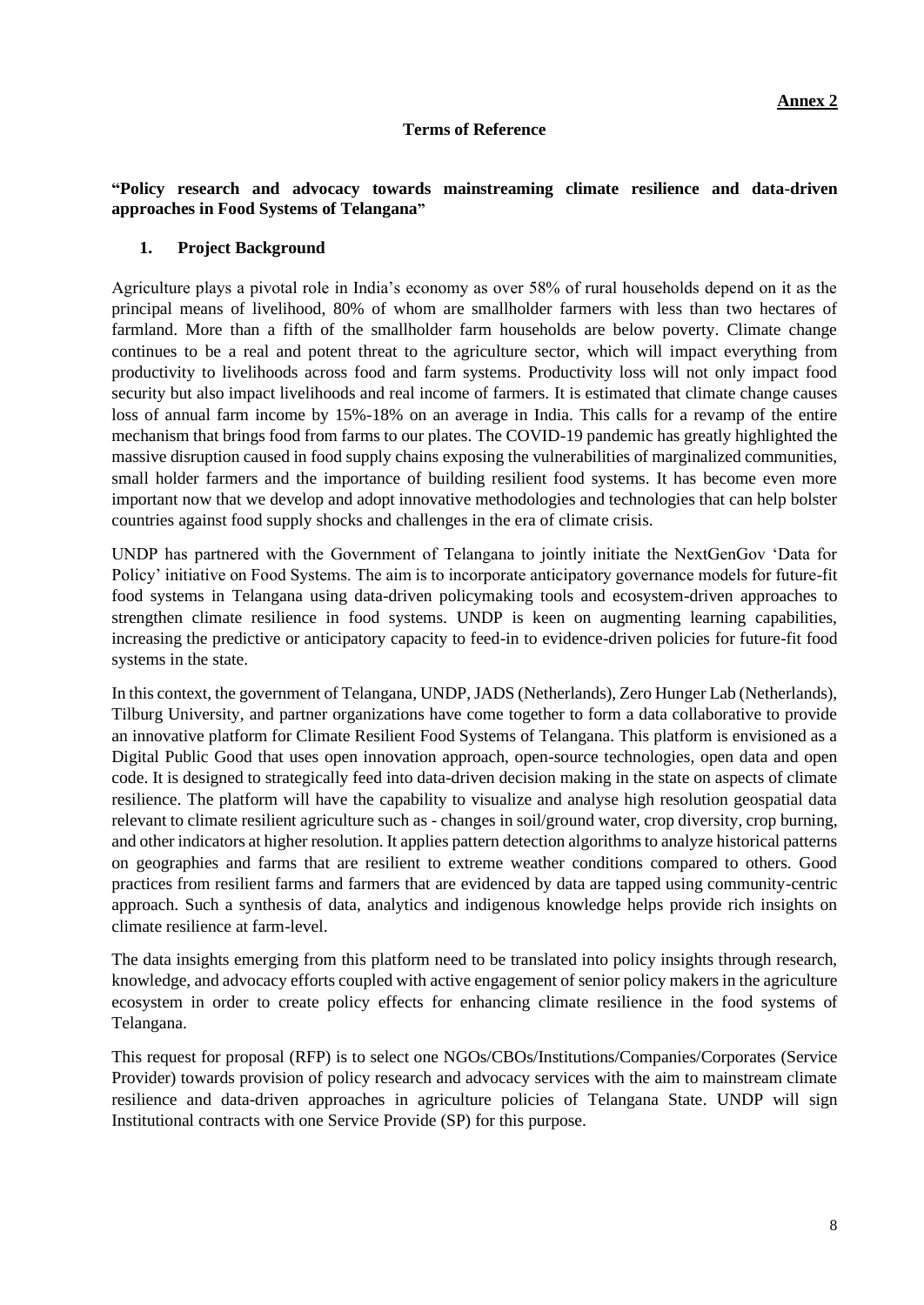# **2. Objectives**

UNDP seeks to procure the services of a Service Provider for research, policy experimentation and knowledge development with the aim to mainstream climate resilience and data-driven approaches in agriculture policies of Telangana State. The expected outcome of this assignment is to generate systemic and policy effects on the food systems in Telangana through a coherent set of public investments and policies, implemented via effective deployment of government functions of anticipatory planning, adaptive management, and learning.

# **The objectives of the assignment are as listed below:**

- To conduct secondary research on food systems in Telangana including but not limited to policy analysis on key agricultural policies of the state, public investments in agriculture, and mapping of programs & policies to climate resilient agriculture.
- To generate policy insights on climate resilient agriculture using evidence from climate resilient data via digital platform under this project and evidence collected by citizen scientists from the field.
- To design, document and recommend policy experiments including potential development pathways from data to policy effects, policy options and a phased pragmatic plan for Telangana to strengthen climate resilience in food systems.
- To conduct a policy workshop for key government officials and policy makers from Telangana on data-driven approaches for policy making in food systems.
- To conduct a national conference on data-driven approaches for climate resilient food systems.

# **3. Scope of Work**

The project interventions will include the below activities:

## **a. Secondary Research**

- The SP will conduct secondary research on food systems in Telangana to map the stakeholders, provide high level analysis on agriculture programs, policies, and trends across departments in the state of Telangana particularly in the context of climate resilient agriculture.
- The SP will conduct a detailed analysis on public finance including but not limited to budget and expenditure trends of agriculture programs across departments of Telangana.
- The SP will also conduct can analysis of the political economy of agriculture and development in the state of Telangana, to identify enabling and prohibiting factors in applying climate lens to agriculture.
- The SP will also conduct an analysis of climate resilient agriculture policies in other pioneer Indian states such as Maharashtra, Odisha etc., as well as policies in other developing countries.
- The SP will also synthesize observations from external evaluation reports including but not limited to audit reports relevant to agriculture programs/policies focused on sustainability and climate resilience across departments of Telangana state

# **b. Policy insights**

- The SP will coordinate with all stakeholders via virtual consultations and advise the project on quantitative, qualitative evidence and knowledge products generated during this assignment.
- The SP will synthesize evidence generated by the project from both quantitative data from the digital platform under this project as well as qualitative data and field stories from project partners to produce policy insights on climate resilient agriculture.
- The SP will identify constraints in the translation of data to both policy making and implementation, including but not limited to those of finance, governance capacity, and political economy. Any recommendations on potential developmental pathways from data to policy must account for these and include specific, actionable steps to address these.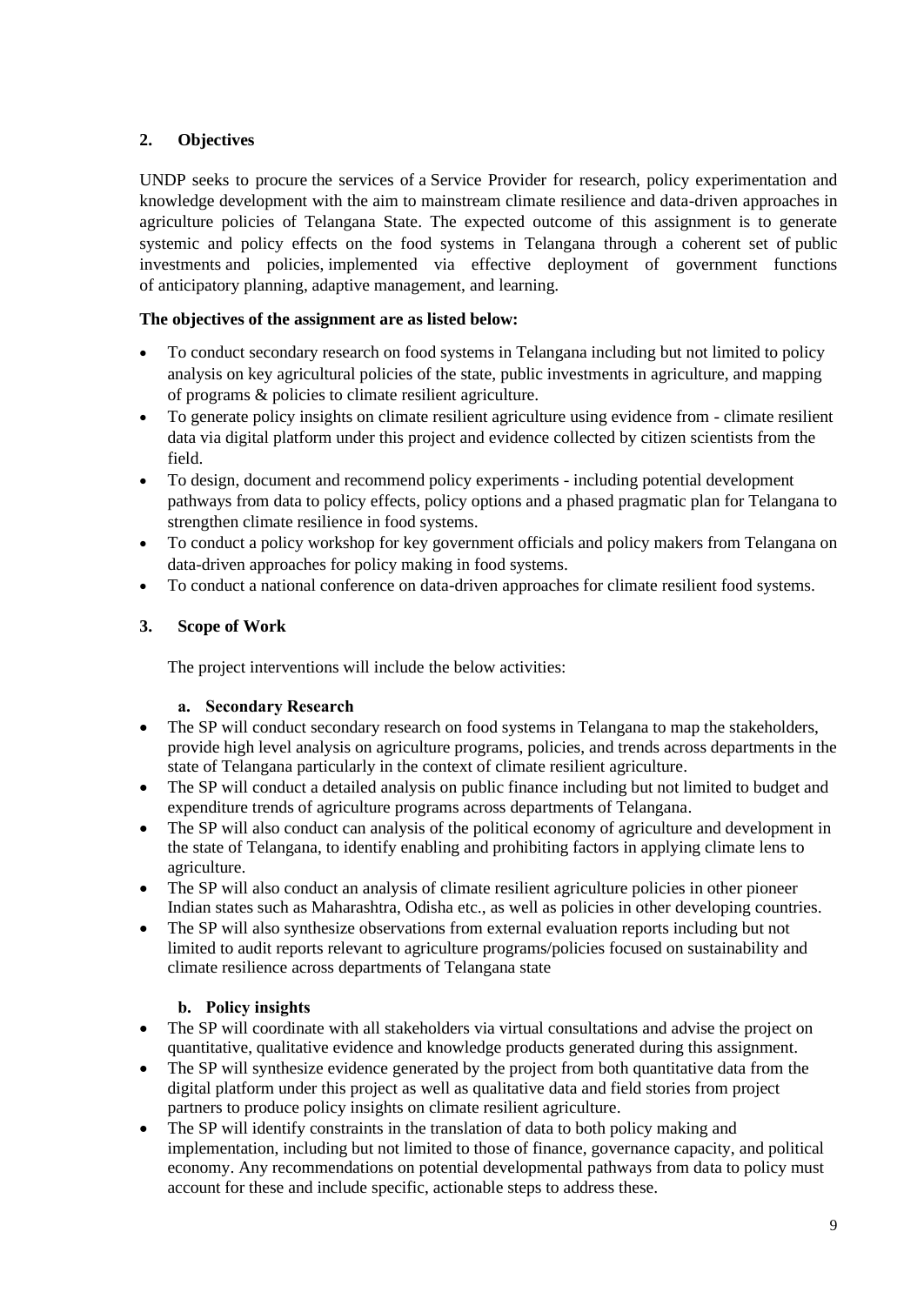• The SP will design, document and recommend future policy experiments. This includes potential development pathways from data to policy effects (policy, regulatory and public investment recommendations), policy options and pragmatic plan for phased evidence-driven experiments that can be implemented by government for strengthening climate resilience in food systems in Telangana.

## **c. Policy workshop & Outreach**

- The SP will develop a training module on data for climate resilient food systems for the senior government officials and decision makers across departments of Telangana state
- The SP will deliver one virtual workshop for select senior officials (less than 25) across departments of Telangana.
- The SP will organize and facilitate one virtual national conference on data-driven approaches for climate resilient food systems to disseminate learnings from policy experimentation process in Telangana. This would be supported by 1 policy briefs shared with participants in advance. This would include inviting, engaging and facilitating with key stakeholders and policy makers of food systems at national and state levels.

## **4. KEY DELIVERABLES FOR THE ASSIGNMENT**

- Secondary research document including stakeholder mapping, policy analysis of key agricultural policies & programs, public investments in agriculture, political economy, enabling/disabling factors for climate resilience.
- Policy experimentation document including, potential development pathways from data to policy effects (policy, regulatory and public investment recommendations), policy options and pragmatic plan for phased evidence-driven experiments that can be implemented by government for strengthening climate resilience in food systems in Telangana.
- Conduct one National conference on data-driven climate resilience in food systems with policy makers of food systems at national and state levels supported by a policy brief document.

# **5. DURATION OF THE ASSIGNMENT**

The duration of the assignment is from February 2022 till July 2022.

## **6. THE PAYMENT TERMS WOULD BE:**

The agency shall be paid as per the following payment schedule on satisfactory submission of specified deliverables:

| <b>S. No.</b> | <b>Deliverables</b>                                                                                                                                                                                                                 | <b>Percentage of Total Price</b><br>(Weight for payment) |
|---------------|-------------------------------------------------------------------------------------------------------------------------------------------------------------------------------------------------------------------------------------|----------------------------------------------------------|
| 1.            | Secondary research & policy analysis document                                                                                                                                                                                       | 20%                                                      |
| 2.            | Policy experimentation document including development pathways<br>from data to policy effects in the context of climate resilient<br>agriculture.                                                                                   | 40%                                                      |
| 3             | Conduct one policy workshop (virtual) and one national conference<br>(virtual) supported by a policy brief on data-driven climate resilience<br>in food systems with policy makers of food systems at national and<br>state levels. | 40%                                                      |
|               | <b>Total</b>                                                                                                                                                                                                                        | 100%                                                     |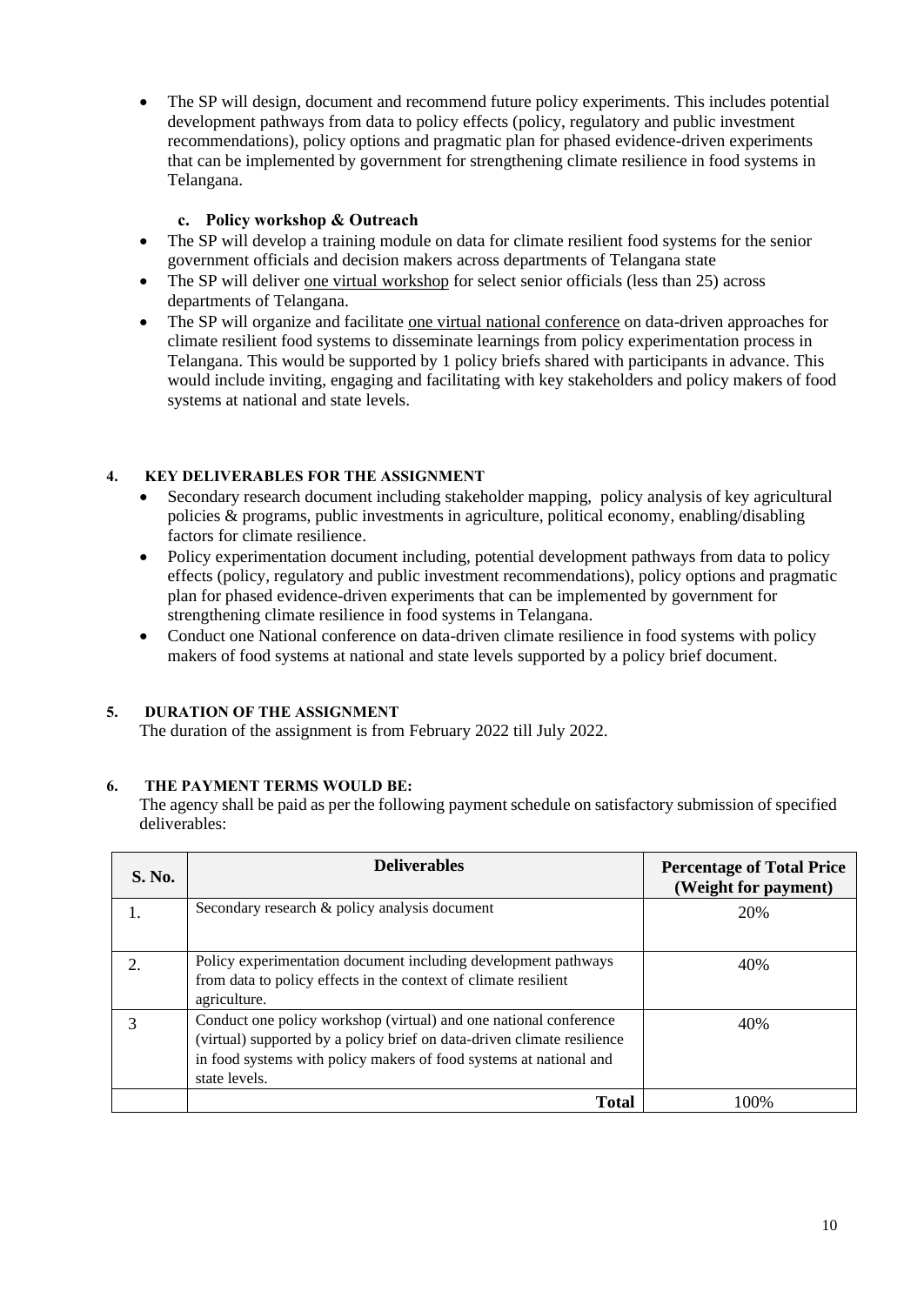# **FORM FOR SUBMITTING SERVICE PROVIDER'S TECHNICAL PROPOSAL**

# **(This Form must be submitted only using the Service Provider's Official Letterhead/Stationery<sup>1</sup> )**

[insert: Location]. [insert: Date]

To: [insert: Name and Address of UNDP focal point]

Dear Sir/Madam:

We, the undersigned, hereby offer to render the following services to UNDP in conformity with the requirements defined in the RFP dated [specify date], and all of its attachments, as well as the provisions of the UNDP General Contract Terms and Conditions:

# A. **Qualifications of the Service Provider**

The Service Provider must describe and explain how and why they are the best entity that can deliver the requirements of UNDP by indicating the following:

a) Profile – describing the nature of business, field of expertise, key publications, licenses, certifications, accreditations;

b) Business Licenses – Registration Papers, Tax Payment Certification, etc.

- c) Track Record list of clients for similar services as those required by UNDP, indicating description of contract scope, contract duration, contract value, contact references; list of projects demonstrating expertise in research, knowledge development, public policy, policy advocacy and capacity building particularly in agriculture and climate change; list of research publications particularly in the domains of agriculture and climate change.
- d) Certificates and Accreditation including Quality Certificates, Patent Registrations, Environmental Sustainability Certificates, etc.
- e) Written Self-Declaration that the company is not in the UN Security Council 1267/1989 List, UN Procurement Division List or Other UN Ineligibility List.

## B. **Proposed Methodology for the Completion of Services**

The Service Provider must describe how it will address/deliver the demands of the RFP; providing a detailed description of the essential performance characteristics, reporting conditions and quality assurance mechanisms that will be put in place, while demonstrating that the proposed methodology will be appropriate to the local conditions and context of the work.

## C. **Qualifications of Key Personnel**

The Service Provider must provide:

a) Names and qualifications of the key personnel that will perform the services indicating who is

*<sup>1</sup> Official Letterhead/Stationery must indicate contact details – addresses, email, phone and fax numbers – for verification purposes*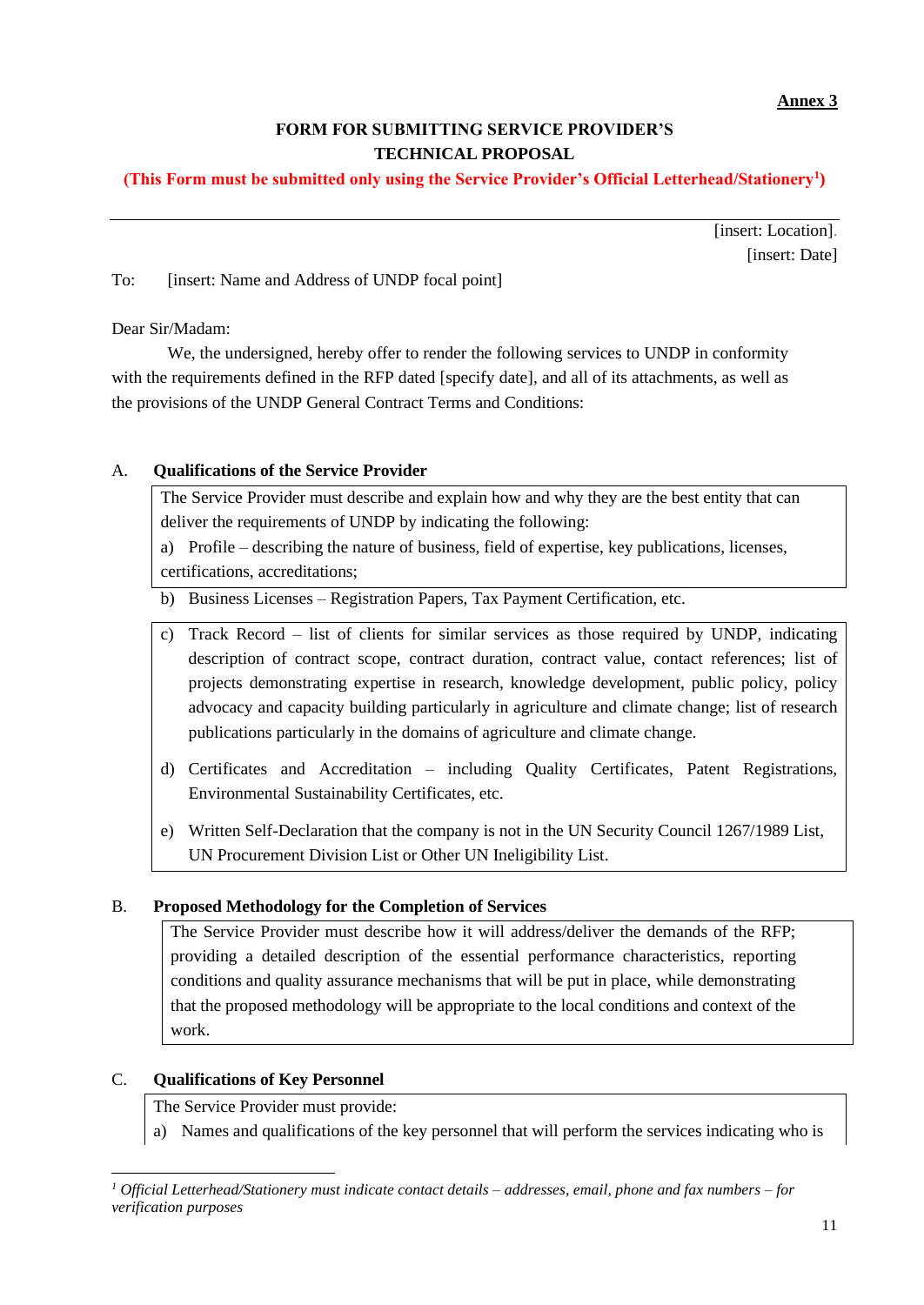team leader, key personnel, who are supporting, etc.

b) CVs demonstrating qualifications must be submitted if required by the RFP

[Name and Signature of the Service Provider's Authorized Person] [Designation] [Date]

**Annex 4**

# **FORM FOR SUBMITTING SERVICE PROVIDER'S FINANCIAL PROPOSAL**

## **A. Cost Breakdown per Deliverable\***

| S.<br>No.                   | <b>Deliverables</b>                                                                                                                                                                                                                    | <b>Percentage of Total</b><br><b>Price (Weight for</b><br>payment) | <b>Price</b><br>(Lump Sum,<br><b>All Inclusive</b> ) |
|-----------------------------|----------------------------------------------------------------------------------------------------------------------------------------------------------------------------------------------------------------------------------------|--------------------------------------------------------------------|------------------------------------------------------|
|                             | Secondary research & policy analysis document                                                                                                                                                                                          | 20%                                                                |                                                      |
| $\mathcal{D}_{\mathcal{L}}$ | Policy<br>experimentation document<br>including<br>development pathways from data to policy effects<br>in the context of climate resilient agriculture.                                                                                | 40%                                                                |                                                      |
|                             | Conduct one policy workshop (virtual) and one<br>national conference (virtual) supported by a policy<br>brief on data-driven climate resilience in food<br>systems with policy makers of food systems at<br>national and state levels. | 40%                                                                |                                                      |
|                             | <b>Total</b>                                                                                                                                                                                                                           | 100\%                                                              |                                                      |

\*This shall be the basis of the payment tranches

## **B. Cost Breakdown by Cost Component:**

| <b>Description of Activity</b> | <b>Remuneration</b><br>per Unit of Time<br>(in INR) | <b>Total Period of</b><br><b>Engagement</b><br>(in days) | No. of<br><b>Personnel</b> | <b>Total Amount</b><br>(INR) |
|--------------------------------|-----------------------------------------------------|----------------------------------------------------------|----------------------------|------------------------------|
| <b>I. Personnel Services*</b>  |                                                     |                                                          |                            |                              |
| 1. Team Leader                 |                                                     |                                                          |                            |                              |
| 2. Team Member1                |                                                     |                                                          |                            |                              |
| 3. Team Member2                |                                                     |                                                          |                            |                              |
| 4. Any other personnel         |                                                     |                                                          |                            |                              |
| II. Other related expenses     |                                                     |                                                          |                            |                              |
| 1. Travel & accommodation      |                                                     |                                                          |                            |                              |
| 2. Communications              |                                                     |                                                          |                            |                              |
| Others, if any<br>3            |                                                     |                                                          |                            |                              |
| <b>Total</b>                   |                                                     |                                                          |                            | <b>INR</b>                   |

\* Structure of the team is to be proposed by Proposer in accordance to their understanding of the ToR.

*[Name and Signature of the Service Provider's Authorized Person] [Designation][Date]*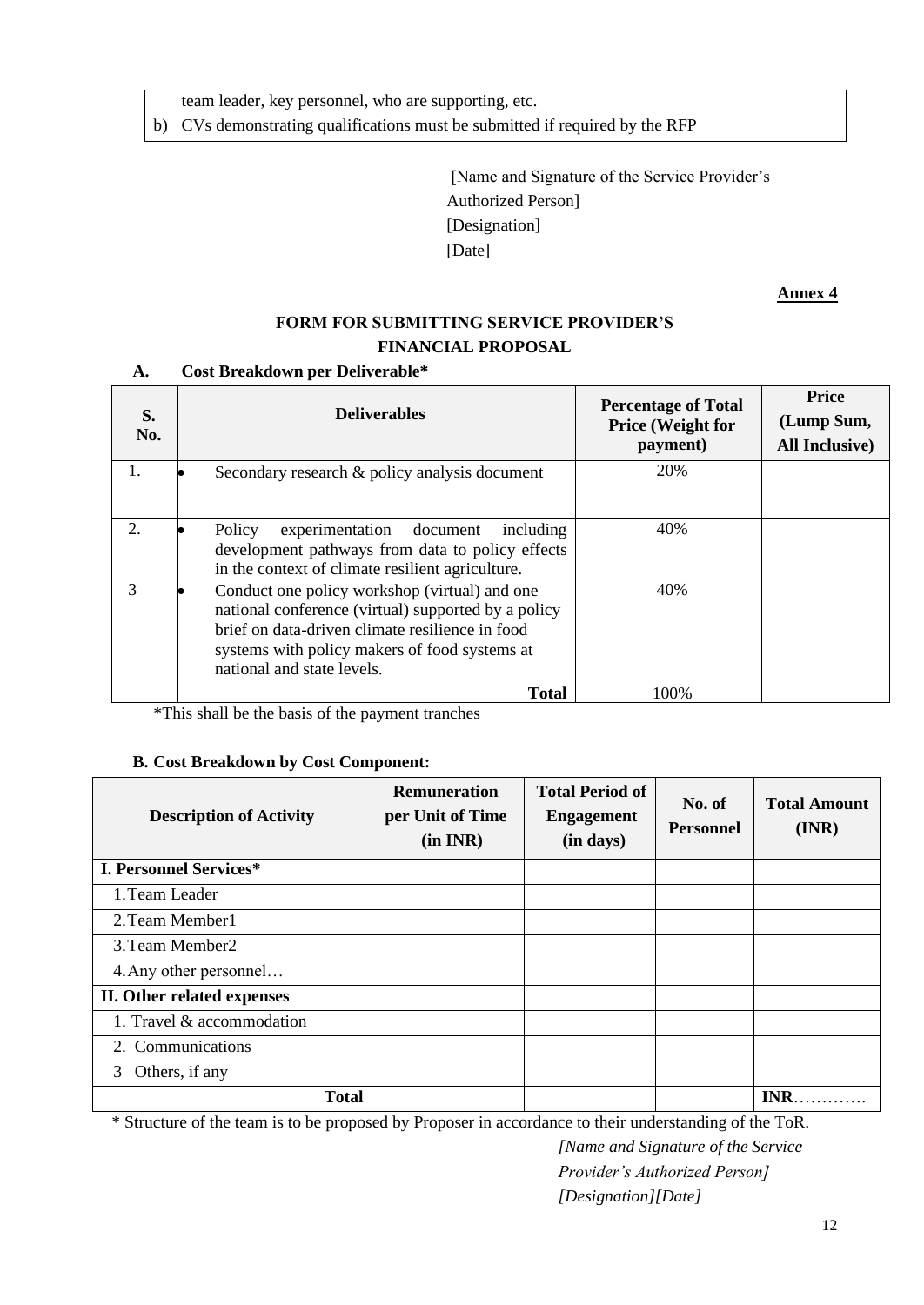#### **G E N ER A L TE RMS A N D CO N D ITIO NS FO R CO NT RA CTS**

This Contract is between the United Nations Development Programme, a subsidiary organ of the United Nations established by the General Assembly of the United Nations (hereinafter "UNDP"), on the one hand, and a company or organization indicated in the Face Sheet of this Contract (hereinafter the "Contractor"), on the other hand.

#### **1. LEGAL STATUS OF THE PARTIES: UNDP and the Contractor shall be referred to as a "Party" or, collectively, "Parties" hereunder, and:**

**1.1** Pursuant, inter alia, to the Charter of the United Nations and the Convention on the Privileges and Immunities of the United Nations, the United Nations, including its subsidiary organs, has full juridical personality and enjoys such privileges and immunities as are necessary for the independent fulfilment of its purposes.

**1.2** The Contractor shall have the legal status of an independent contractor vis-à-vis UNDP, and nothing contained in or relating to the Contract shall be construed as establishing or creating between the Parties the relationship of employer and employee or of principal and agent. The officials, representatives, employees, or subcontractors of each of the Parties shall not be considered in any respect as being the employees or agents of the other Party, and each Party shall be solely responsible for all claims arising out of or relating to its engagement of such persons or entities.

#### **2. OBLIGATIONS OF THE CONTRACTOR:**

**2.1** The Contractor shall deliver the goods described in the Technical Specifications for Goods (hereinafter the "Goods") and/or perform and complete the services described in the Terms of Reference and Schedule of Payments (hereinafter the "Services"), with due diligence and efficiency, and in accordance with this Contract. The Contractor shall also provide all technical and administrative support needed in order to ensure the timely and satisfactory delivery of the Goods and/or performance of the Services.

**2.2** To the extent that the Contract involves any purchase of the Goods, the Contractor shall provide UNDP with written evidence of the delivery of the Goods. Such evidence of delivery shall, at the minimum, consist of an invoice, a certification of conformity, and other supporting shipment documentation as may otherwise be specified in the Technical Specifications for Goods.

**2.3** he Contractor represents and warrants the accuracy of any information or data provided to UNDP for the purpose of entering into this Contract, as well as the quality of the deliverables and reports foreseen under this Contract, in accordance with the highest industry and professional standards.

**2.4** All time limits contained in this Contract shall be deemed to be of the essence in respect of the performance of the delivery of the Goods and/or the provision of the Services.

#### **3. LONG TERM AGREEMENT: If the Contractor is engaged by UNDP on the basis of a long-term agreement ("LTA") as indicated in the Face Sheet of this Contract, the following conditions shall apply:**

**3.1** UNDP does not warrant that any quantity of Goods and/or Services shall be ordered during the term of the LTA.

**3.2** Any UNDP business unit, including, but not limited to, a Headquarters unit, a Country Office or a Regional Centre, as well as any United Nations entity, may benefit from the retainer and order Goods and/or Services from the Contractor hereunder.

**3.3** The Contractor shall provide the Services and/or deliver the Goods, as and when requested by UNDP and reflected in a Purchase Order, which shall be subject to the terms and conditions stipulated in this Contract. For the avoidance of doubt, UNDP shall acquire no legal obligations towards the Contractor unless and until a Purchase Order is issued.

**3.4** The Goods and/or Services shall be at the Discount Prices annexed hereto. The prices shall remain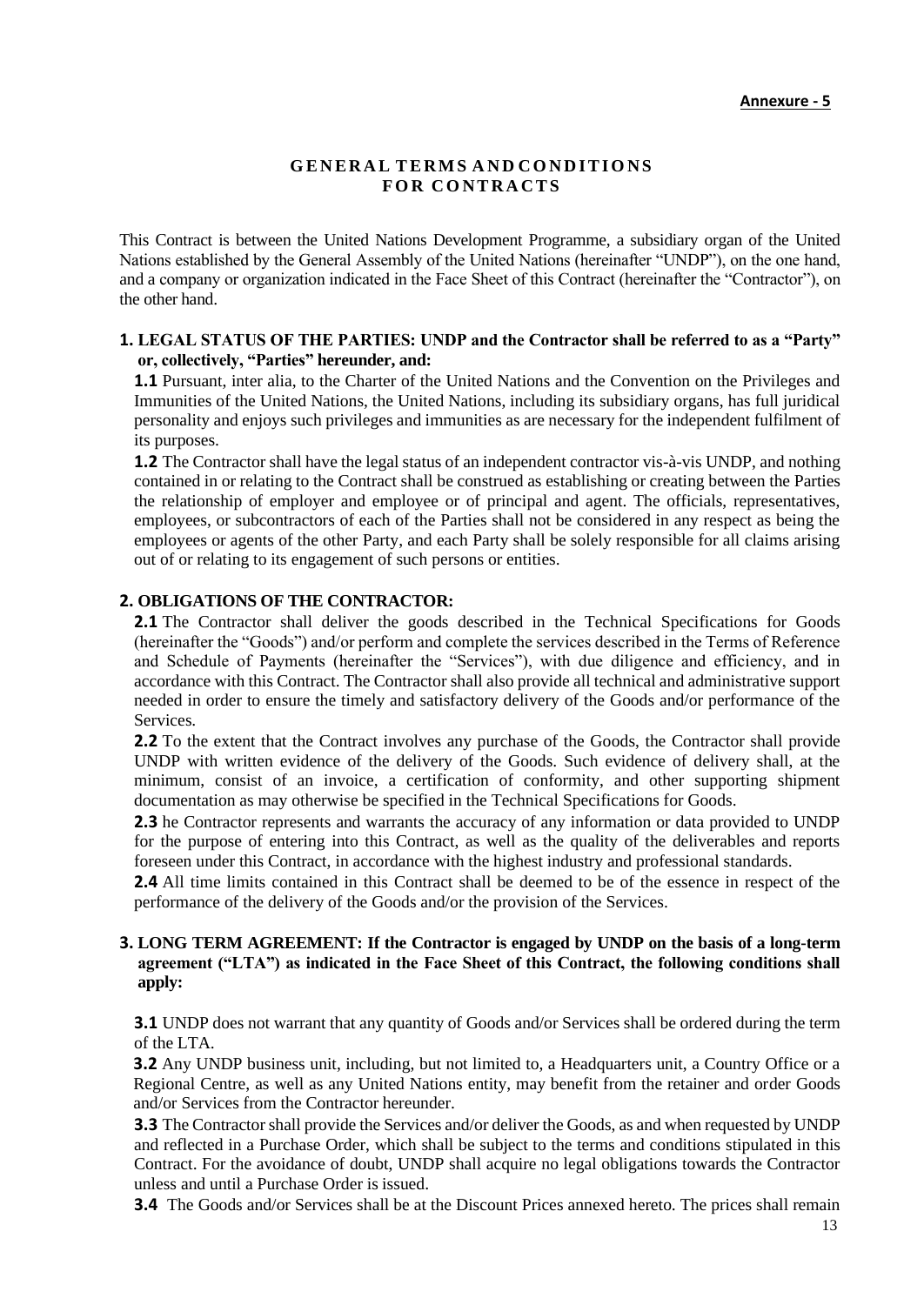in effect for a period of three years from the Starting Date stated in the Face Sheet of this Contract.

**3.5** In the event of any advantageous technical changes and/or downward pricing of the Goods and/or Services during the term of the retainer, the Contractor shall notify UNDP immediately. UNDP shall consider the impact of any such event and may request an amendment to the retainer.

**3.6** The Contractor shall report semi-annually to UNDP on the Goods delivered and/or Services provided, unless otherwise specified in the Contract. Each report should be submitted to the UNDP Contact Person indicated in as indicated in the Face Sheet hereto, as well as to a UNDP business unit that has placed a Purchase Order for the Goods and/or Services during the reporting period.

**3.7** The LTA shall remain in force for the maximum period of two years and may be extended by UNDP for one additional year by mutual agreement of the Parties.

## **4. PRICE AND PAYMENT:**

**4.1** FIXED PRICE: If Fixed Price is chosen as a payment method pursuant to the Face Sheet of this Contract, in full consideration for the complete and satisfactory delivery of the Goods and/or provision of the Services, UNDP shall pay the Contractor a fixed amount indicated in the Face Sheet of this Contract.

**4.2** The amount stated in the Face Sheet of this Contract is not subject to any adjustment or revision because of price or currency fluctuations, or the actual costs incurred by the Contractor in the performance of the Contract.

**4.3** UNDP shall effect payments to the Contractor in the amounts and pursuant to the schedule of payments set forth in the Terms of Reference and Schedule of Payments, upon completion by the Contractor of the corresponding deliverable(s) and upon acceptance by UNDP of the original invoices submitted by the Contractor to the UNDP Contact Person indicated in the Face Sheet of this Contract, together with whatever supporting documentation that may be required by UNDP:

**4.4** Invoices shall indicate a deliverable completed and the corresponding amount payable.

**4.5** Payments effected by UNDP to the Contractor shall be deemed neither to relieve the Contractor of its obligations under this Contract nor as acceptance by UNDP of the Contractor's delivery of the Goods and/or provision of the Services.

**4.6** COST REIMBURSEMENT: If Cost Reimbursement is chosen as a payment method pursuant to the Face Sheet of this Contract, in full consideration for the complete and satisfactory delivery of the Goods and/or provision of the Services under this Contract, UNDP shall pay the Contractor an amount not exceeding the total amount stated in the Face Sheet of this Contract.

**4.7** The said amount is the maximum total amount of reimbursable costs under this Contract. The breakdown of costs contained in the Financial Proposal, referred to in the Face Sheet to this Contract shall specify the maximum amount per each cost category that is reimbursable under this Contract. The Contractor shall specify in its invoices or financial reports (as required by UNDP) the amount of the actual reimbursable costs incurred in the delivery of the Goods and/or the provision of the Services.

**4.8** The Contractor shall not provide the Services and/or deliver the Goods or equipment, materials and supplies that may result in any costs in excess of the amount stated in the Face Sheet of this Contract, or of the maximum amount per each cost category specified in the breakdown of costs contained in the Financial Proposal, without the prior written agreement of the UNDP Contact Person.

**4.9** The Contractor shall submit original invoices or financial reports (as required by UNDP) for the Goods delivered in accordance with the Technical Specifications for Goods and/or the Services provided in accordance with the schedule set forth in the Terms of Reference and Schedule of Payments. Such invoices or financial reports shall indicate a deliverable or deliverables completed and the corresponding amount payable. They shall be submitted to the UNDP Contact Person, together with whatever supporting documentation of the actual costs incurred that is required in the Financial Proposal, or may be required by UNDP.

**4.10**UNDP shall effect payments to the Contractor upon completion by the Contractor of the deliverable(s) indicated in the original invoices or financial reports (as required by UNDP) and upon acceptance of these invoices or financial reports by UNDP. Such payments shall be subject to any specific conditions for reimbursement specified in the breakdown of costs contained in the Financial Proposal.

**4.11**Payments effected by UNDP to the Contractor shall be deemed neither to relieve the Contractor of its obligations under this Contract nor as acceptance by UNDP of the Contractor's delivery of the Goods and/or performance of the Services.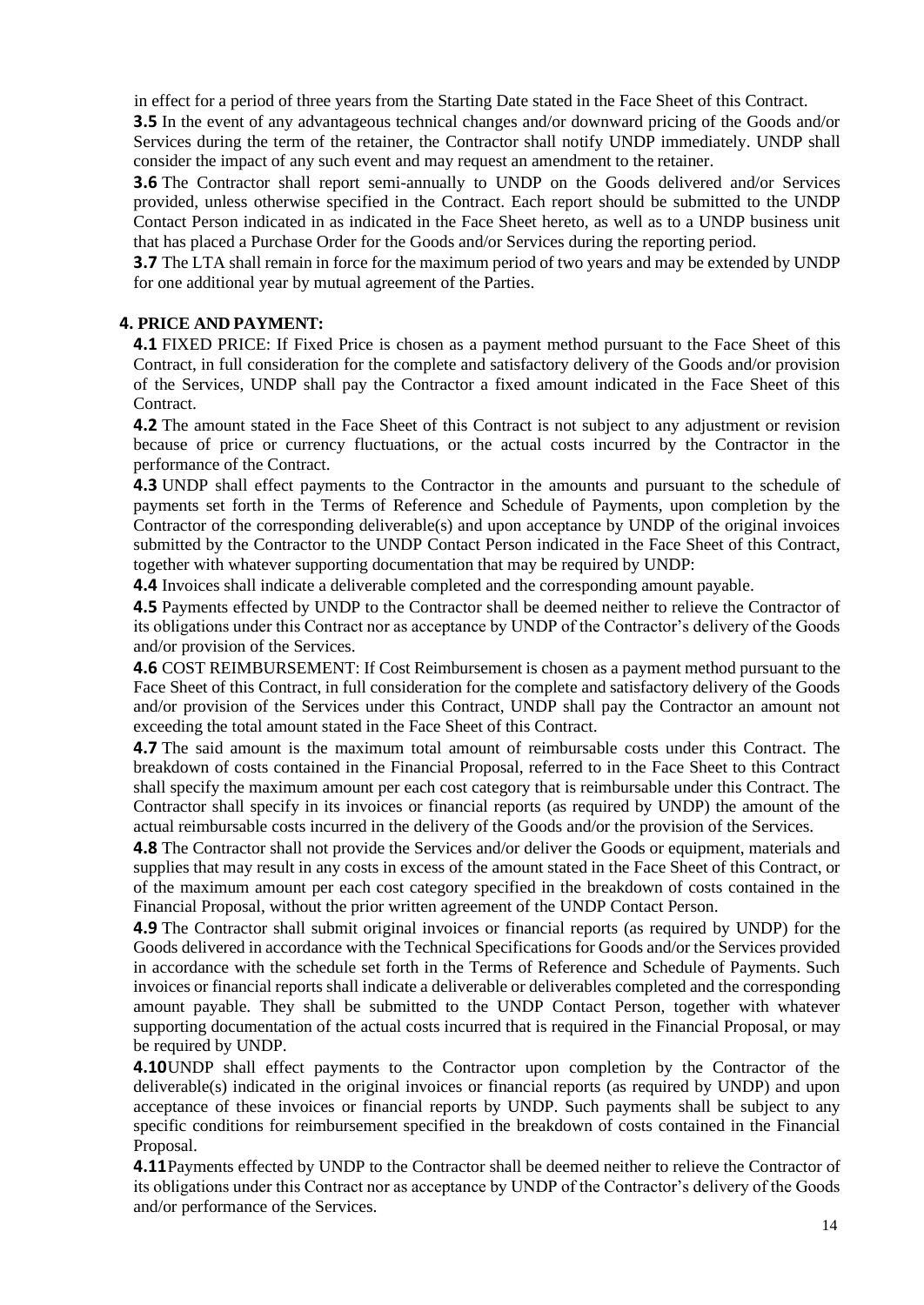### **5. ADVANCE PAYMENT:**

**5.1** If an advance payment is due to the Contractor pursuant to the Face Sheet of this Contract, the Contractor shall submit an original invoice for the amount of that advance payment upon signature of this Contract by the Parties.

**5.2** If an advance payment representing 20% or more of the total contract value, or amounting to US\$30,000 or more, is to be made by UNDP upon signature of the Contract by the Parties, such payment shall be contingent upon receipt and acceptance by UNDP of a bank guarantee or a certified cheque for the full amount of the advance payment, valid for the duration of the Contract, and in a form acceptable to UNDP.

## **6. SUBMISSION OF INVOICES AND REPORTS:**

**6.1** All original invoices, financial reports and any other reports and supporting documentation required under this Contract shall be submitted by mail by the Contractor to UNDP Contact Person. Upon request of the Contractor, and subject to approval by UNDP, invoices and financial reports may be submitted to UNDP by fax or email.

**6.2** All reports and invoices shall be submitted by the Contractor to the UNDP Contact Person specified in the Face Sheet of this Contract.

## **7. TIME AND MANNER OFPAYMENT:**

**7.1** Invoices shall be paid within thirty (30) days of the date of their acceptance by UNDP. UNDP shall make every effort to accept an original invoice or advise the Contractor of its non-acceptance within a reasonable time from receipt.

**7.2** Where the Services are to be provided, in addition to an invoice, the Contractor shall submit to UNDP a report, describing in detail the Services provided under the Contract during the period of time covered in each report.

### **8. RESPONSIBILITY FOR EMPLOYEES: To the extent that the Contract involves the provision of the Services to UNDP by the Contractor's officials, employees, agents, servants, subcontractors and other representatives (collectively, the Contractor's "personnel"), the following provisions shall apply:**

**8.1** The Contractor is responsible for and shall assume all risk and liabilities relating to its personnel and property.

**8.2** The Contractor shall be responsible for the professional and technical competence of the personnel it assigns to perform work under the Contract and will select reliable and competent individuals who will be able to effectively perform the obligations under the Contract and who, while doing so, will respect the local laws and customs and conform to a high standard of moral and ethical conduct.

**8.3** Such Contractor personnel shall be professionally qualified and, if required to work with officials or staff of UNDP, shall be able to do so effectively. The qualifications of any personnel whom the Contractor may assign or may propose to assign to perform any obligations under the Contract shall be substantially the same, or better, as the qualifications of any personnel originally proposed by the Contractor.

**8.4** At the option of and in the sole discretion of UNDP:

**8.5** the qualifications of personnel proposed by the Contractor (e.g., a curriculum vitae) may be reviewed by UNDP prior to such personnel's performing any obligations under the Contract;

**8.6** any personnel proposed by the Contractor to perform obligations under the Contract may be interviewed by qualified staff or officials of UNDP prior to such personnel's performing any obligations under the Contract; and,

**8.7** in cases in which, pursuant to Article 8.4.1 or 8.4.2, above, UNDP has reviewed the qualifications of such Contractor's personnel, UNDP may reasonably refuse to accept any such personnel.

**17.2** Requirements specified in the Contract regarding the number or qualifications of the Contractor's personnel may change during the course of performance of the Contract. Any such change shall be made only following written notice of such proposed change and upon written agreement between the Parties regarding such change, subject to the following:

17.2.1 UNDP may, at any time, request, in writing, the withdrawal or replacement of any of the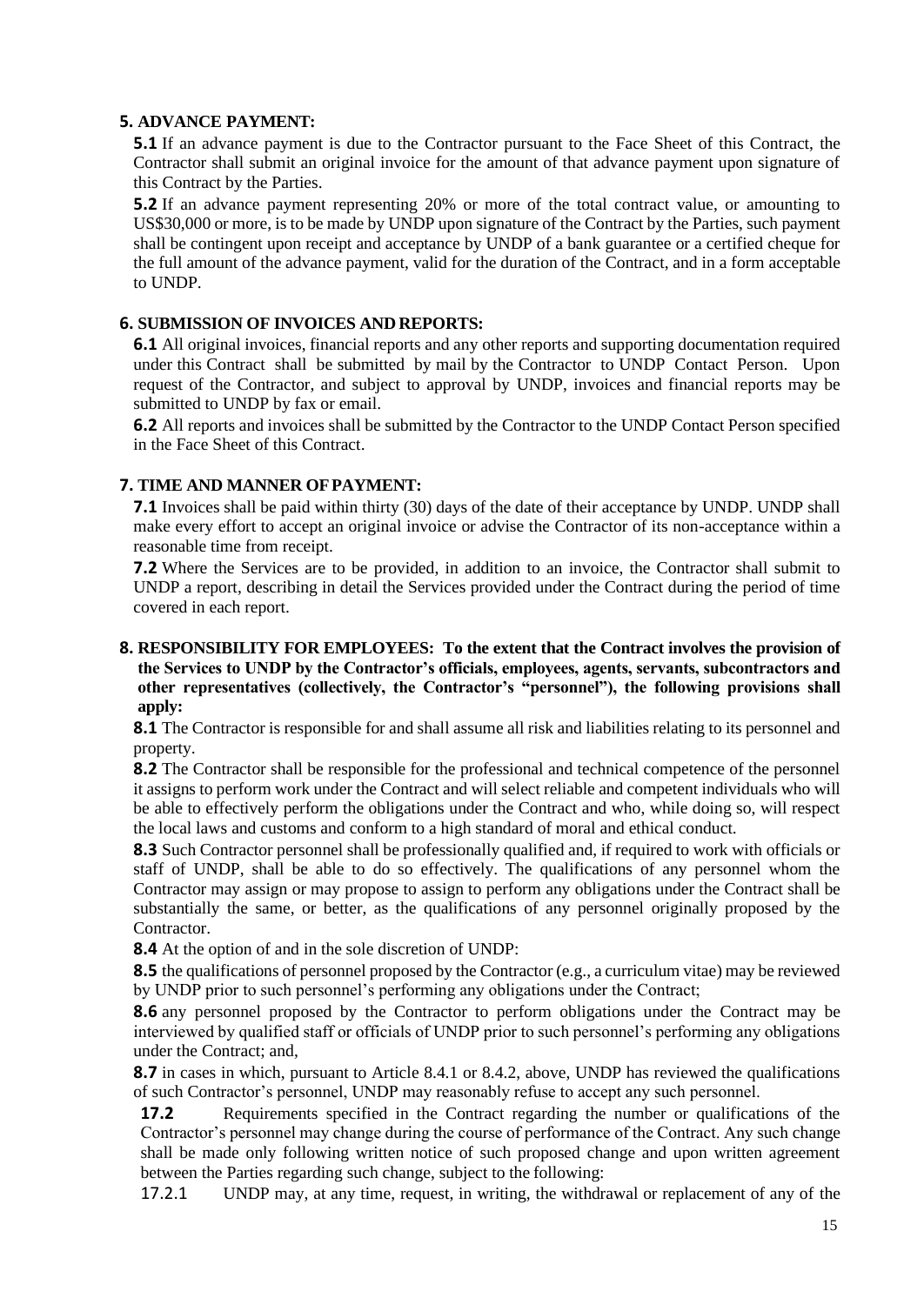Contractor's personnel, and such request shall not be unreasonably refused by the Contractor.

17.2.2 Any of the Contractor's personnel assigned to perform obligations under the Contract shall not be withdrawn or replaced without the prior written consent of UNDP, which shall not be unreasonably withheld.

17.2.3 The withdrawal or replacement of the Contractor's personnel shall be carried out as quickly as possible and in a manner that will not adversely affect the performance of obligations under the Contract.

17.2.4 All expenses related to the withdrawal or replacement of the Contractor's personnel shall, in all cases, be borne exclusively by the Contractor.

17.2.5 Any request by UNDP for the withdrawal or replacement of the Contractor's personnel shall not be considered to be a termination, in whole or in part, of the Contract, and UNDP shall not bear any liability in respect of such withdrawn or replaced personnel.

17.2.6 If a request for the withdrawal or replacement of the Contractor's personnel is *not* based upon a default by or failure on the part of the Contractor to perform its obligations in accordance with the Contract, the misconduct of the personnel, or the inability of such personnel to reasonably work together with UNDP officials and staff, then the Contractor shall not be liable by reason of any such request for the withdrawal or replacement of the Contractor's personnel for any delay in the performance by the Contractor of its obligations under the Contract that is substantially the result of such personnel's being withdrawn or replaced.

**8.6** Nothing in Articles 8.3, 8.4 and 8.5, above, shall be construed to create any obligations on the part of UNDP with respect to the Contractor's personnel assigned to perform work under the Contract, and such personnel shall remain the sole responsibility of the Contractor.

**8.7** The Contractor shall be responsible for requiring that all personnel assigned by it to perform any obligations under the Contract and who may have access to any premises or other property of UNDP shall:

8.7.1 undergo or comply with security screening requirements made known to the Contractor by UNDP, including but not limited to, a review of any criminal history;

8.7.2 when within UNDP premises or on UNDP property, display such identification as may be approved and furnished by UNDP security officials, and that upon the withdrawal or replacement of any such personnel or upon termination or completion of the Contract, such personnel shall immediately return any such identification to UNDP for cancellation.

**8.8** Within one working day after learning that any of Contractor's personnel who have access to any UNDP premises have been charged by law enforcement authorities with an offense other than a minor traffic offense, the Contractor shall provide written notice to inform UNDP about the particulars of the charges then known and shall continue to inform UNDP concerning all substantial developments regarding the disposition of such charges.

**8.9** All operations of the Contractor, including without limitation, storage of equipment, materials, supplies and parts, within UNDP premises or on UNDP property shall be confined to areas authorized or approved by UNDP. The Contractor's personnel shall not enter or pass through and shall not store or dispose of any of its equipment or materials in any areas within UNDP premises or on UNDP property without appropriate authorization from UNDP.

**8.10** The Contractor shall (i) put in place an appropriate security plan and maintain the security plan, taking into account the security situation in the country where the Services are being provided; and (ii) assume all risks and liabilities related to the Contractor's security, and the full implementation of the security plan.

**8.11** UNDP reserves the right to verify whether such a plan is in place, and to suggest modifications to the plan when necessary. Failure to maintain and implement an appropriate security plan as required hereunder shall be deemed a breach of this contract. Notwithstanding the foregoing, the Contractor shall remain solely responsible for the security of its personnel and for UNDP's property in its custody as set forth in paragraph 8.10 above.

## **9. ASSIGNMENT:**

**9.1** Except as provided in Article 9.2, below, the Contractor may not assign, transfer, pledge or make any other disposition of the Contract, of any part of the Contract, or of any of the rights, claims or obligations under the Contract except with the prior written authorization of UNDP. Any such unauthorized assignment, transfer, pledge or other disposition, or any attempt to do so, shall not be binding on UNDP. Except as permitted with respect to any approved subcontractors, the Contractor shall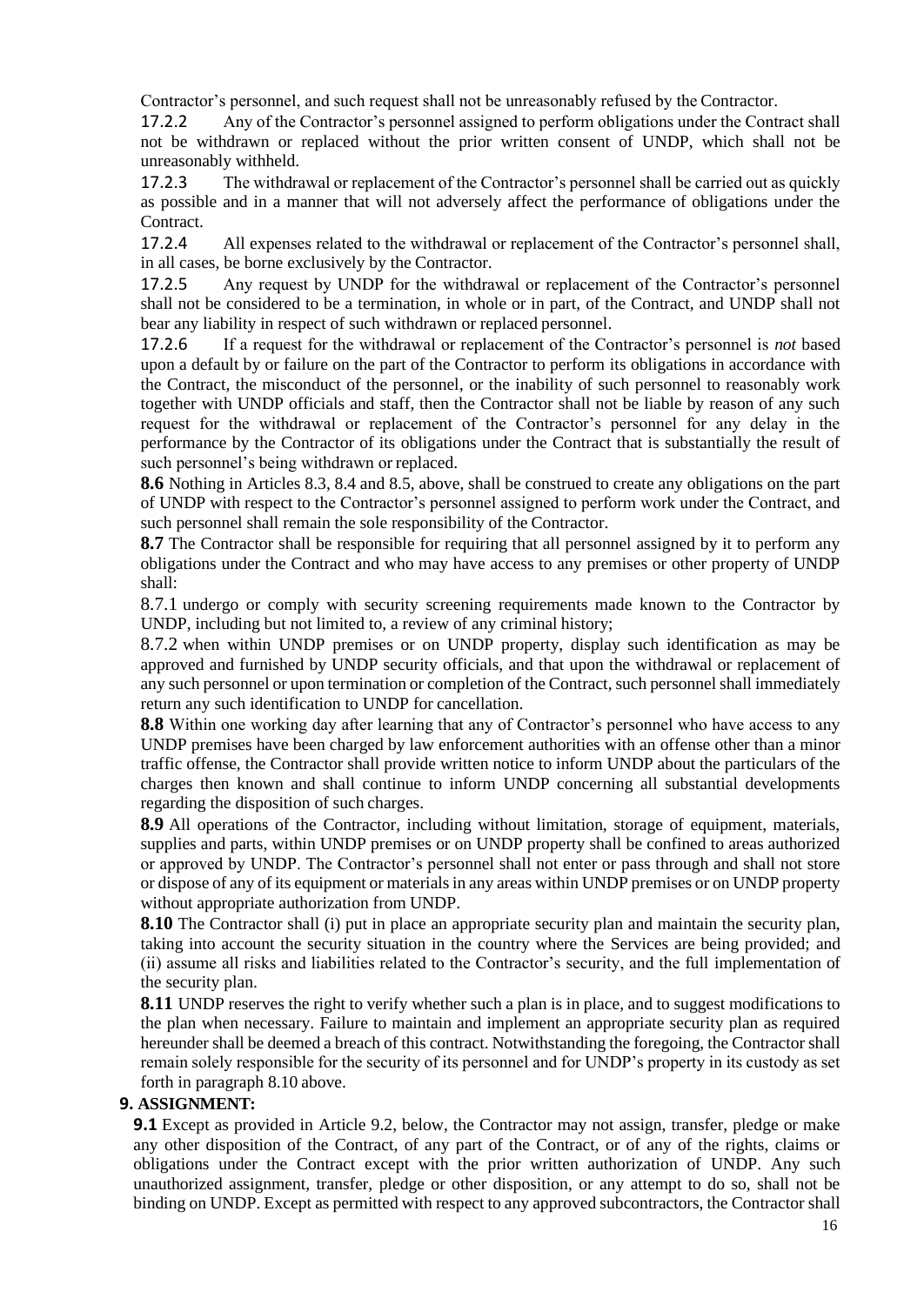not delegate any of its obligations under this Contract, except with the prior written consent of UNDP. Any such unauthorized delegation, or attempt to do so, shall not be binding on UNDP.

**9.2** The Contractor may assign or otherwise transfer the Contract to the surviving entity resulting from a reorganization of the Contractor's operations, provided that:

- 9.2.1 such reorganization is not the result of any bankruptcy, receivership or other similar proceedings; and,
- 9.2.2 such reorganization arises from a sale, merger, or acquisition of all or substantially all of the Contractor's assets or ownership interests; and,
- 9.2.3 the Contractor promptly notifies UNDP about such assignment or transfer at the earliest opportunity; and,
- 9.2.4 the assignee or transferee agrees in writing to be bound by all of the terms and conditions of the Contract, and such writing is promptly provided to UNDP following the assignment or transfer.
- **10. SUBCONTRACTING:** In the event that the Contractor requires the services of subcontractors to perform any obligations under the Contract, the Contractor shall obtain the prior written approval of UNDP. UNDP shall be entitled, in its sole discretion, to review the qualifications of any subcontractors and to reject any proposed subcontractor that UNDP reasonably considers is not qualified to perform obligations under the Contract. UNDP shall have the right to require any subcontractor's removal from UNDP premises without having to give any justification therefor. Any such rejection or request for removal shall not, in and of itself, entitle the Contractor to claim any delays in the performance, or to assert any excuses for the non-performance, of any of its obligations under the Contract, and the Contractor shall be solely responsible for all services and obligations performed by its subcontractors. The terms of any subcontract shall be subject to, and shall be construed in a manner that is fully in accordance with, all of the terms and conditions of the Contract.
- **11. PURCHASE OF GOODS:** To the extent that the Contract involves any purchase of the Goods, whether in whole or in part, and unless specifically stated otherwise in the Contract, the following conditions shall apply to such purchases under the Contract:

**11.1 DELIVERY OF GOODS:** The Contractor shall hand over or make available the Goods, and UNDP shall receive the Goods, at the place for the delivery of the Goods and within the time for delivery of the Goods specified in the Contract. The Contractor shall provide to UNDP such shipment documentation (including, without limitation, bills of lading, airway bills, and commercial invoices) as are specified in the Contract or, otherwise, as are customarily utilized in the trade. All manuals, instructions, displays and any other information relevant to the Goods shall be in the English language unless otherwise specified in the Contract. Unless otherwise stated in the Contract (including, but not limited to, in any "INCOTERM" or similar trade term), the entire risk of loss, damage to, or destruction of the Goods shall be borne exclusively by the Contractor until physical delivery of the Goods to UNDP in accordance with the terms of the Contract. Delivery of the Goods shall not be deemed in itself as constituting acceptance of the Goods by UNDP.

**11.2 INSPECTION OF THE GOODS:** If the Contract provides that the Goods may be inspected prior to delivery, the Contractor shall notify UNDP when the Goods are ready for predelivery inspection. Notwithstanding any pre-delivery inspection, UNDP or its designated inspection agents may also inspect the Goods upon delivery in order to confirm that the Goods conform to applicable specifications or other requirements of the Contract. All reasonable facilities and assistance, including, but not limited to, access to drawings and production data, shall be furnished to UNDP or its designated inspection agents at no charge therefor. Neither the carrying out of any inspections of the Goods nor any failure to undertake any such inspections shall relieve the Contractor of any of its warranties or the performance of any obligations under the Contract.

**11.3 PACKAGING OF THE GOODS:** The Contractor shall package the Goods for delivery in accordance with the highest standards of export packaging for the type and quantities and modes of transport of the Goods. The Goods shall be packed and marked in a proper manner in accordance with the instructions stipulated in the Contract or, otherwise, as customarily done in the trade, and in accordance with any requirements imposed by applicable law or by the transporters and manufacturers of the Goods. The packing, in particular, shall mark the Contract or Purchase Order number and any other identification information provided by UNDP as well as such other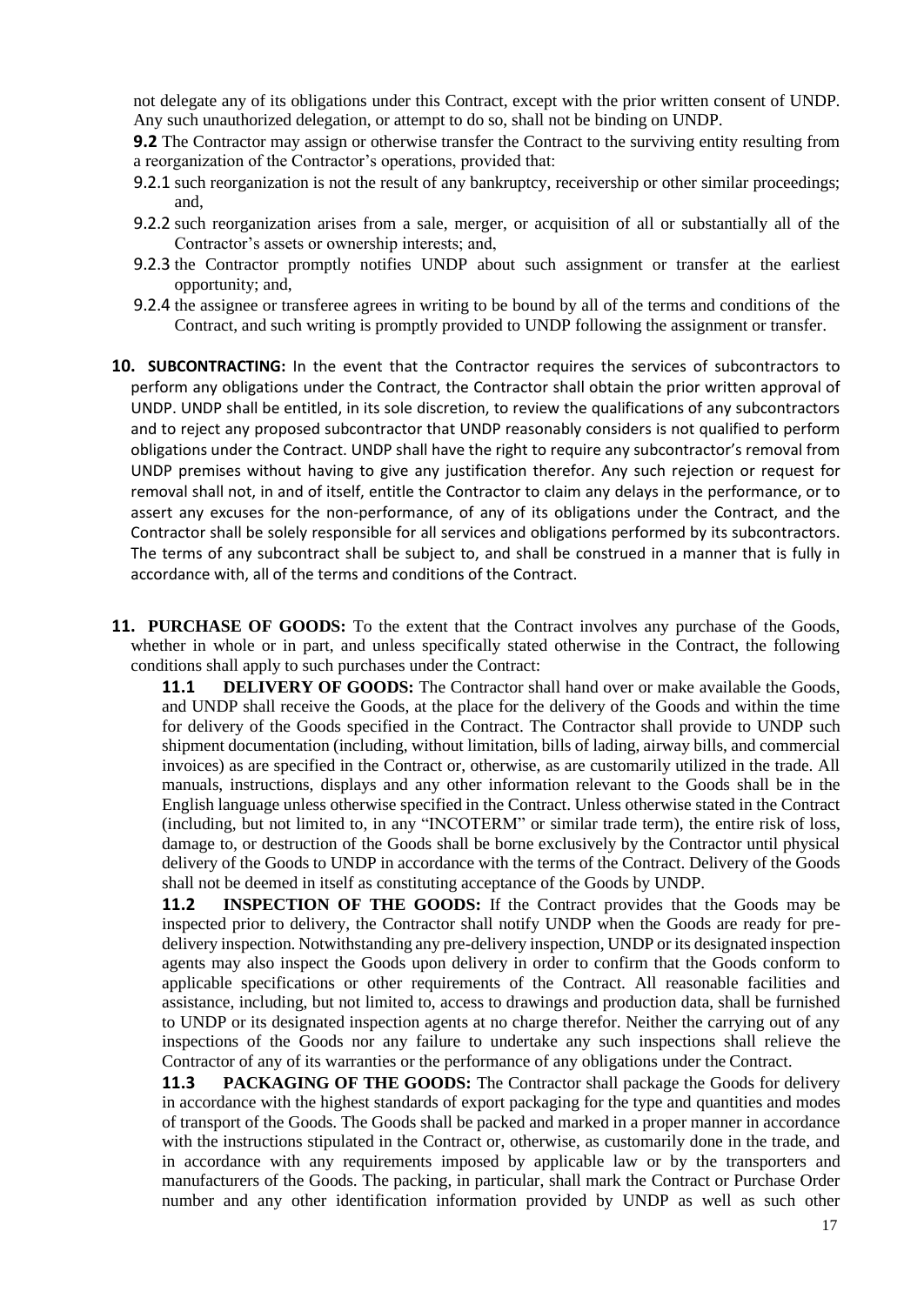information as is necessary for the correct handling and safe delivery of the Goods. Unless otherwise specified in the Contract, the Contractor shall have no right to any return of the packing materials.

**11.4 TRANSPORTATION & FREIGHT:** Unless otherwise specified in the Contract (including, but not limited to, in any "INCOTERM" or similar trade term), the Contractor shall be solely liable for making all transport arrangements and for payment of freight and insurance costs for the shipment and delivery of the Goods in accordance with the requirements of the Contract. The Contractor shall ensure that UNDP receives all necessary transport documents in a timely manner so as to enable UNDP to take delivery of the Goods in accordance with the requirements of the Contract.

**11.5 WARRANTIES:** Unless otherwise specified in the Contract, in addition to and without limiting any other warranties, remedies or rights of UNDP stated in or arising under the Contract, the Contractor warrants and represents that:

11.5.1 The Goods, including all packaging and packing thereof, conform to the technical specifications, are fit for the purposes for which such Goods are ordinarily used and for any purposes expressly made known in writing in the Contract, and shall be of even quality, free from faults and defects in design, material, manufacturer and workmanship;

11.5.2 If the Contractor is not the original manufacturer of the Goods, the Contractor shall provide UNDP with the benefit of all manufacturers' warranties in addition to any other warranties required to be provided under the Contract;

11.5.3 The Goods are of the quality, quantity and description required by the Contract, including when subjected to conditions prevailing in the place of final destination;

11.5.4 The Goods are free from any right of claim by any third-party, including claims of infringement of any intellectual property rights, including, but not limited to, patents, copyright and trade secrets;

11.5.5 The Goods are new and unused;

11.5.6 All warranties will remain fully valid following any delivery of the Goods and for a period of not less than one (1) year following acceptance of the Goods by UNDP in accordance with the Contract; 11.5.7 During any period in which the Contractor's warranties are effective, upon notice by UNDP that the Goods do not conform to the requirements of the Contract, the Contractor shall promptly and at its own expense correct such non-conformities or, in case of its inability to do so, replace the defective Goods with Goods of the same or better quality or, at its own cost, remove the defective Goods and fully reimburse UNDP for the purchase price paid for the defective Goods; and,

11.5.8 The Contractor shall remain responsive to the needs of UNDP for any services that may be required in connection with any of the Contractor's warranties under the Contract.

**11.6 ACCEPTANCE OF GOODS:** Under no circumstances shall UNDP be required to accept any Goods that do not conform to the specifications or requirements of the Contract. UNDP may condition its acceptance of the Goods upon the successful completion of acceptance tests as may be specified in the Contract or otherwise agreed in writing by the Parties. In no case shall UNDP be obligated to accept any Goods unless and until UNDP has had a reasonable opportunity to inspect the Goods following delivery. If the Contract specifies that UNDP shall provide a written acceptance of the Goods, the Goods shall not be deemed accepted unless and until UNDP in fact provides such written acceptance. In no case shall payment by UNDP in and of itself constitute acceptance of the Goods.

**11.7 REJECTION OF GOODS:** Notwithstanding any other rights of, or remedies available to UNDP under the Contract, in case any of the Goods are defective or otherwise do not conform to the specifications or other requirements of the Contract, UNDP, at its sole option, may reject or refuse to accept the Goods, and within thirty (30) days following receipt of notice from UNDP of such rejection or refusal to accept the Goods, the Contractor shall, in sole option of UNDP:

*11.7.1* provide a full refund upon return of the Goods, or a partial refund upon a return of a portion of the Goods, by UNDP; *or,*

11.7.2 repair the Goods in a manner that would enable the Goods to conform to the specifications or other requirements of the Contract; *or*,

11.7.3 replace the Goods with Goods of equal or better quality; *and*,

11.7.4 pay all costs relating to the repair or return of the defective Goods as well as the costs relating to the storage of any such defective Goods and for the delivery of any replacement Goods to UNDP.

**11.8** In the event that UNDP elects to return any of the Goods for the reasons specified in Article 11.7, above, UNDP may procure the Goods from another source. In addition to any other rights or remedies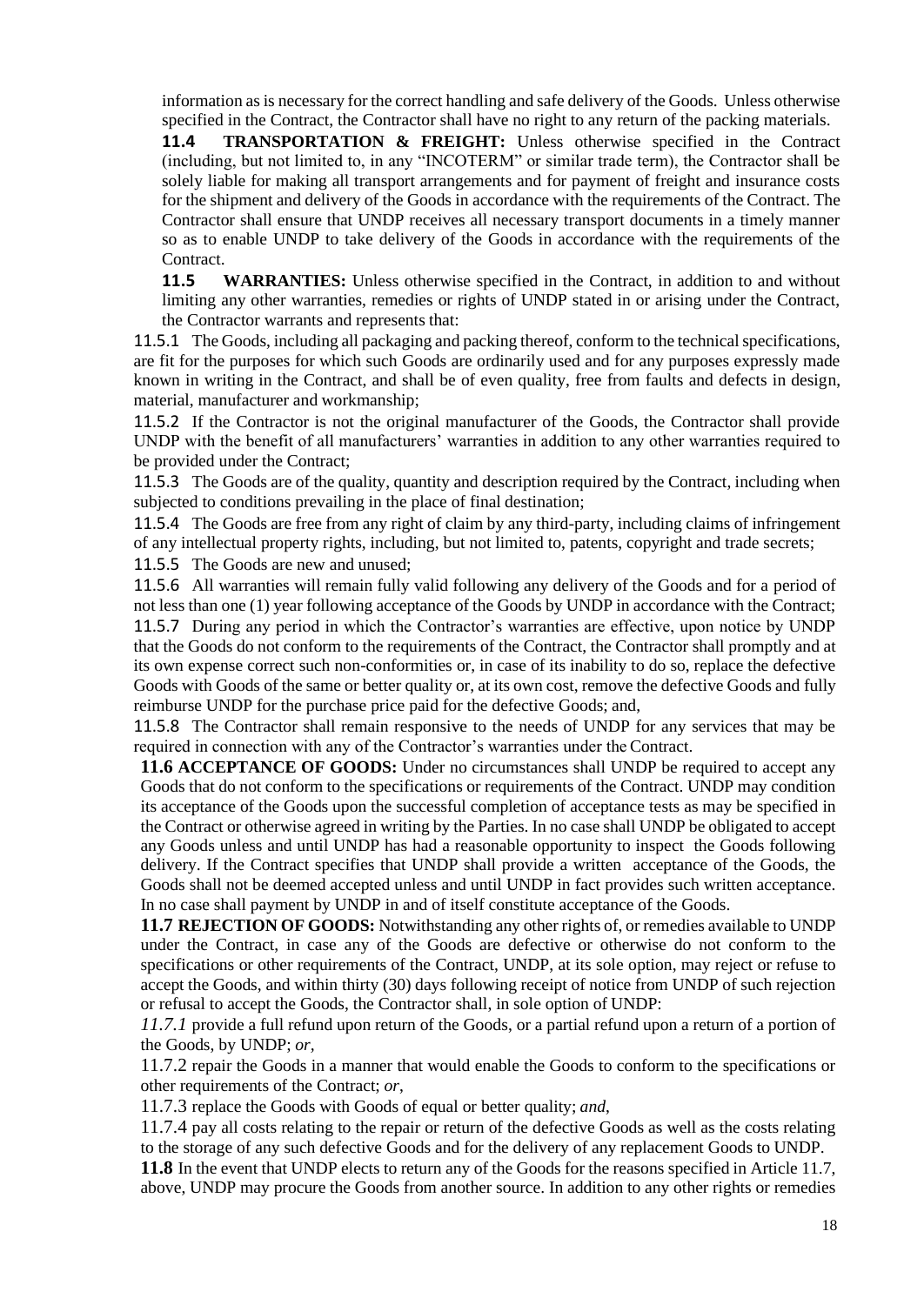available to UNDP under the Contract, including, but not limited to, the right to terminate the Contract, the Contractor shall be liable for any additional cost beyond the balance of the Contract price resulting from any such procurement, including, *inter alia*, the costs of engaging in such procurement, and UNDP shall be entitled to compensation from the Contractor for any reasonable expenses incurred for preserving and storing the Goods for the Contractor's account.

**11.9 TITLE:** The Contractor warrants and represents that the Goods delivered under the Contract are unencumbered by any third party's title or other property rights, including, but not limited to, any liens or security interests. Unless otherwise expressly provided in the Contract, title in and to the Goods shall pass from the Contractor to UNDP upon delivery of the Goods and their acceptance by UNDP in accordance with the requirements of the Contract.

**11.10 EXPORT LICENSING:** The Contractor shall be responsible for obtaining any export license required with respect to the Goods, products, or technologies, including software, sold, delivered, licensed or otherwise provided to UNDP under the Contract. The Contractor shall procure any such export license in an expeditious manner. Subject to and without any waiver of the privileges and immunities of UNDP, UNDP shall lend the Contractor all reasonable assistance required for obtaining any such export license. Should any Governmental entity refuse, delay or hinder the Contractor's ability to obtain any such export license, the Contractor shall promptly consult with UNDP to enable UNDP to take appropriate measures to resolve the matter.

### **12. INDEMNIFICATION:**

**12.1** The Contractor shall indemnify, defend, and hold and save harmless, UNDP, and its officials, agents and employees, from and against all suits, proceedings, claims, demands, losses and liability of any kind or nature brought by any third party against UNDP, including, but not limited to, all litigation costs and expenses, attorney's fees, settlement payments and damages, based on, arising from, or relating to:

*12.1.1* allegations or claims that the possession of or use by UNDP of any patented device, any copyrighted material, or any other goods, property or services provided or licensed to UNDP under the terms of the Contract, in whole or in part, separately or in a combination contemplated by the Contractor's published specifications therefor, or otherwise specifically approved by the Contractor, constitutes an infringement of any patent, copyright, trademark, or other intellectual property right of any third party; *or,*

12.1.2 any acts or omissions of the Contractor, or of any subcontractor or anyone directly or indirectly employed by them in the performance of the Contract, which give rise to legal liability to anyone not a party to the Contract, including, without limitation, claims and liability in the nature of a claim for workers' compensation.

**12.2** The indemnity set forth in Article 12.1.1, above, shall not apply to:

*12.2.1* A claim of infringement resulting from the Contractor's compliance with specific written instructions by UNDP directing a change in the specifications for the goods, property, materials, equipment or supplies to be or used, or directing a manner of performance of the Contract or requiring the use of specifications not normally used by the Contractor; *or*

12.2.2 A claim of infringement resulting from additions to or changes in any goods, property, materials equipment, supplies or any components thereof furnished under the Contract if UNDP or another party acting under the direction of UNDP made such changes.

**12.3** In addition to the indemnity obligations set forth in this Article 12, the Contractor shall be obligated, at its sole expense, to defend UNDP and its officials, agents and employees, pursuant to this Article 12, regardless of whether the suits, proceedings, claims and demands in question actually give rise to or otherwise result in any loss or liability.

**12.4** UNDP shall advise the Contractor about any such suits, proceedings, claims, demands, losses or liability within a reasonable period of time after having received actual notice thereof. The Contractor shall have sole control of the defense of any such suit, proceeding, claim or demand and of all negotiations in connection with the settlement or compromise thereof, except with respect to the assertion or defense of the privileges and immunities of UNDP or any matter relating thereto, for which only UNDP itself is authorized to assert and maintain. UNDP shall have the right, at its own expense, to be represented in any such suit, proceeding, claim or demand by independent counsel of its own choosing.

**12.5** In the event the use by UNDP of any Goods, property or Services provided or licensed to UNDP by the Contractor, in whole or in part, in any suit or proceeding, is for any reason enjoined, temporarily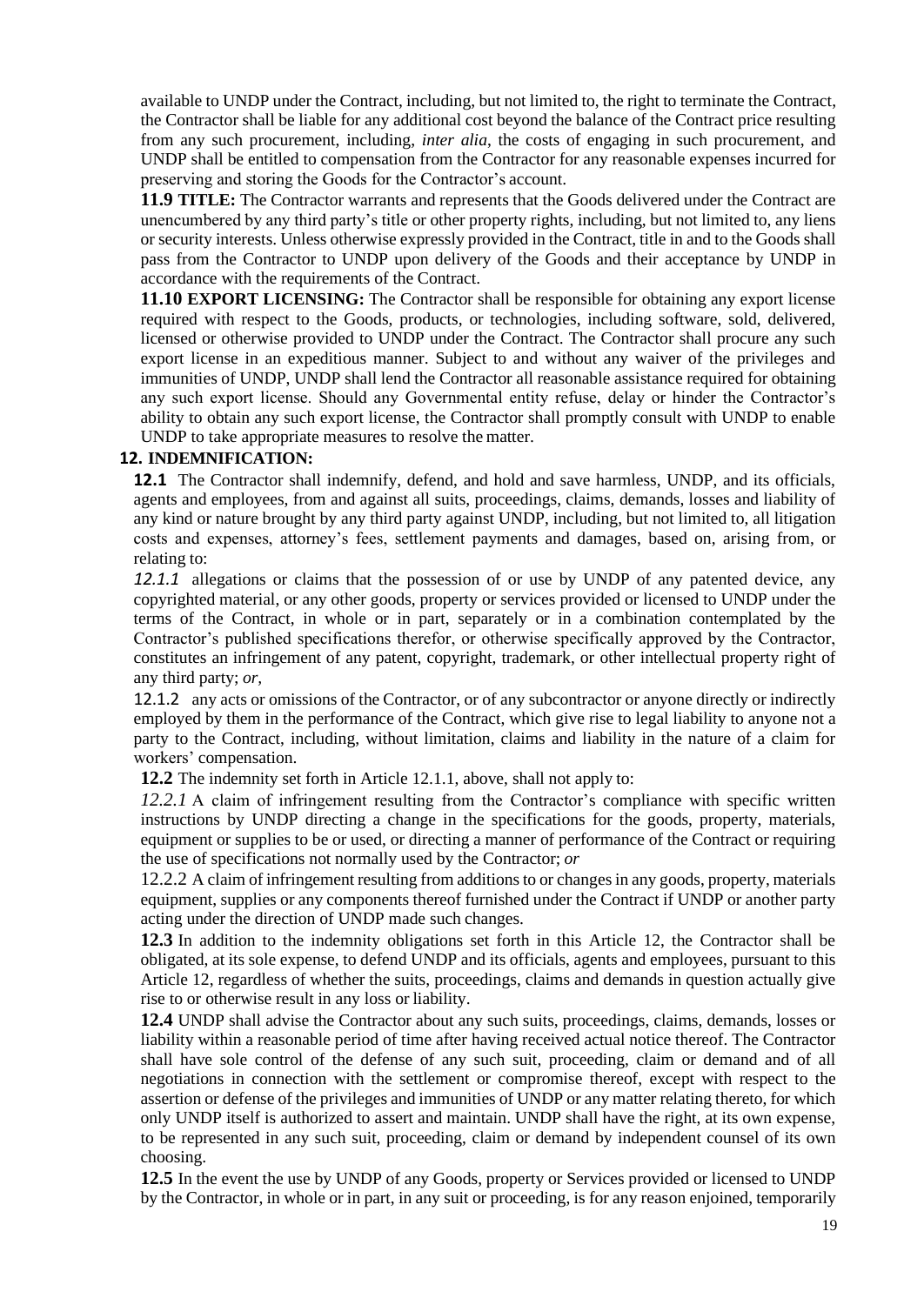or permanently, or is found to infringe any patent, copyright, trademark or other intellectual property right, or in the event of a settlement, is enjoined, limited or otherwise interfered with, then the Contractor, at its sole cost and expense, shall, promptly, either:

12.5.1 procure for UNDP the unrestricted right to continue using such Goods or Services provided to UNDP;

12.5.2 replace or modify the Goods and/or or Services provided to UNDP, or part thereof, with the equivalent or better Goods and/or Services, or part thereof, that is non-infringing; *or*,

12.5.3 refund to UNDP the full price paid by UNDP for the right to have or use such Goods, property or Services, or part thereof.

### **13. INSURANCE AND LIABILITY:**

**13.1** The Contractor shall pay UNDP promptly for all loss, destruction, or damage to the property of UNDP caused by the Contractor's personnel or by any of its subcontractors or anyone else directly or indirectly employed by the Contractor or any of its subcontractors in the performance of the Contract.

**13.2** Unless otherwise provided in the Contract, prior to commencement of performance of any other obligations under the Contract, and subject to any limits set forth in the Contract, the Contractor shall take out and shall maintain for the entire term of the Contract, for any extension thereof, and for a period following any termination of the Contract reasonably adequate to deal with losses:

13.2.1insurance against all risks in respect of its property and any equipment used for the performance of the Contract;

13.2.2workers' compensation insurance, or its equivalent, or employer's liability insurance, or its equivalent, with respect to the Contractor's personnel sufficient to cover all claims for injury, death and disability, or any other benefits required to be paid by law, in connection with the performance of the Contract;

13.2.3liability insurance in an adequate amount to cover all claims, including, but not limited to, claims for death and bodily injury, products and completed operations liability, loss of or damage to property, and personal and advertising injury, arising from or in connection with the Contractor's performance under the Contract, including, but not limited to, liability arising out of or in connection with the acts or omissions of the Contractor, its personnel, agents, or invitees, or the use, during the performance of the Contract, of any vehicles, boats, airplanes or other transportation vehicles and equipment, whether or not owned by the Contractor; *and*,

13.2.4such other insurance as may be agreed upon in writing between UNDP and the Contractor. **13.3** The Contractor's liability policies shall also cover subcontractors and all defense costs and shall contain a standard "cross liability" clause.

**13.4** The Contractor acknowledges and agrees that UNDP accepts no responsibility for providing life, health, accident, travel or any other insurance coverage which may be necessary or desirable in respect of any personnel performing services for the Contractor in connection with the Contract.

**13.5** Except for the workers' compensation insurance or any self-insurance program maintained by the Contractor and approved by UNDP, in its sole discretion, for purposes of fulfilling the Contractor's requirements for providing insurance under the Contract, the insurance policies required under the Contract shall:

13.5.1 name UNDP as an additional insured under the liability policies, including, if required, as a separate endorsement under the policy;

13.5.2 include a waiver of subrogation of the Contractor's insurance carrier's rights against UNDP;

13.5.3 provide that UNDP shall receive written notice from the Contractor's insurance carrier not less than thirty (30) days prior to any cancellation or material change of coverage; *and*,

13.5.4 include a provision for response on a primary and non-contributing basis with respect to any other insurance that may be available to UNDP.

**13.6** The Contractor shall be responsible to fund all amounts within any policy deductible or retention. **13.7** Except for any self-insurance program maintained by the Contractor and approved by UNDP for purposes of fulfilling the Contractor's requirements for maintaining insurance under the Contract, the Contractor shall maintain the insurance taken out under the Contract with reputable insurers that are in good financial standing and that are acceptable to UNDP. Prior to the commencement of any obligations under the Contract, the Contractor shall provide UNDP with evidence, in the form of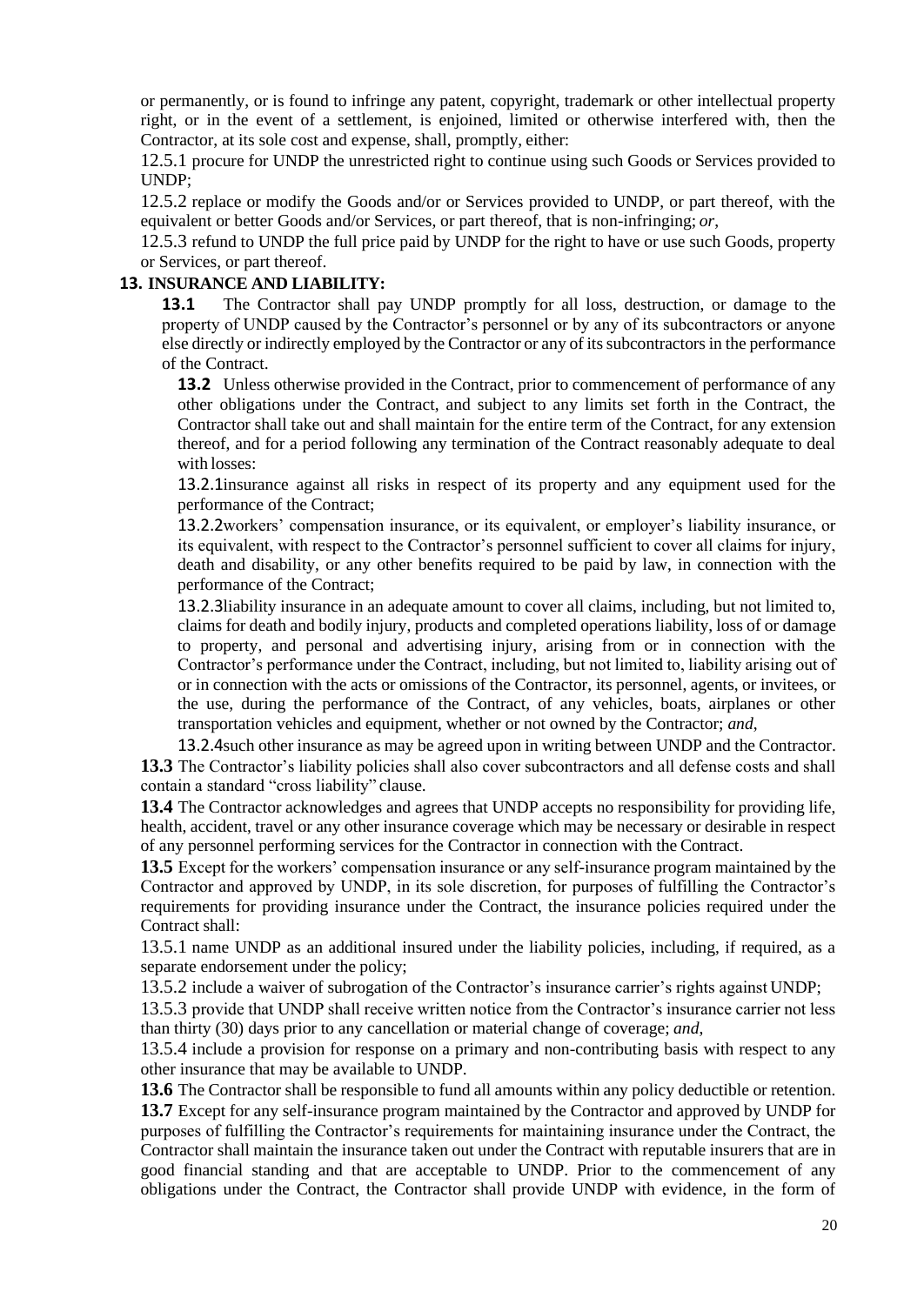certificate of insurance or such other form as UNDP may reasonably require, that demonstrates that the Contractor has taken out insurance in accordance with the requirements of the Contract. UNDP reserves the right, upon written notice to the Contractor, to obtain copies of any insurance policies or insurance program descriptions required to be maintained by the Contractor under the Contract. Notwithstanding the provisions of Article 13.5.3, above, the Contractor shall promptly notify UNDP concerning any cancellation or material change of insurance coverage required under the Contract.

**13.8** The Contractor acknowledges and agrees that neither the requirement for taking out and maintaining insurance as set forth in the Contract nor the amount of any such insurance, including, but not limited to, any deductible or retention relating thereto, shall in any way be construed as limiting the Contractor's liability arising under or relating to the Contract.

**14. ENCUMBRANCES AND LIENS**: The Contractor shall not cause or permit any lien, attachment or other encumbrance by any person to be placed on file or to remain on file in any public office or on file with UNDP against any monies due to the Contractor or that may become due for any work done or against any goods supplied or materials furnished under the Contract, or by reason of any other claim or demand against the Contractor or UNDP.

**15. EQUIPMENT FURNISHED BY UNDP TO THE CONTRACTOR**: Title to any equipment and supplies that may be furnished by UNDP to the Contractor for the performance of any obligations under the Contract shall rest with UNDP, and any such equipment shall be returned to UNDP at the conclusion of the Contract or when no longer needed by the Contractor. Such equipment, when returned to UNDP, shall be in the same condition as when delivered to the Contractor, subject to normal wear and tear, and the Contractor shall be liable to compensate UNDP for the actual costs of any loss of, damage to, or degradation of the equipment that is beyond normal wear and tear.

### **16. COPYRIGHT, PATENTS AND OTHER PROPRIETARY RIGHTS:**

**16.1** Except as is otherwise expressly provided in writing in the Contract, UNDP shall be entitled to all intellectual property and other proprietary rights including, but not limited to, patents, copyrights, and trademarks, with regard to products, processes, inventions, ideas, know-how, or documents and other materials which the Contractor has developed for UNDP under the Contract and which bear a direct relation to or are produced or prepared or collected in consequence of, or during the course of, the performance of the Contract. The Contractor acknowledges and agrees that such products, documents and other materials constitute works made for hire for UNDP.

**16.2** To the extent that any such intellectual property or other proprietary rights consist of any intellectual property or other proprietary rights of the Contractor: (i) that pre-existed the performance by the Contractor of its obligations under the Contract, or (ii) that the Contractor may develop or acquire, or may have developed or acquired, independently of the performance of its obligations under the Contract, UNDP does not and shall not claim any ownership interest thereto, and the Contractor grants to UNDP a perpetual license to use such intellectual property or other proprietary right solely for the purposes of and in accordance with the requirements of the Contract.

**16.3** At the request of UNDP, the Contractor shall take all necessary steps, execute all necessary documents and generally assist in securing such proprietary rights and transferring or licensing them to UNDP in compliance with the requirements of the applicable law and of the Contract.

**16.4** Subject to the foregoing provisions, all maps, drawings, photographs, mosaics, plans, reports, estimates, recommendations, documents, and all other data compiled by or received by the Contractor under the Contract shall be the property of UNDP, shall be made available for use or inspection by UNDP at reasonable times and in reasonable places, shall be treated as confidential, and shall be delivered only to UNDP authorized officials on completion of work under theContract.

**17. PUBLICITY, AND USE OF THE NAME, EMBLEM OR OFFICIAL SEAL OF UNDP OR THE UNITED NATIONS:** The Contractor shall not advertise or otherwise make public for purposes of commercial advantage or goodwill that it has a contractual relationship with UNDP, nor shall the Contractor, in any manner whatsoever use the name, emblem or official seal of UNDP or the United Nations, or any abbreviation of the name of UNDP or the United Nations in connection with its business or otherwise without the written permission of UNDP.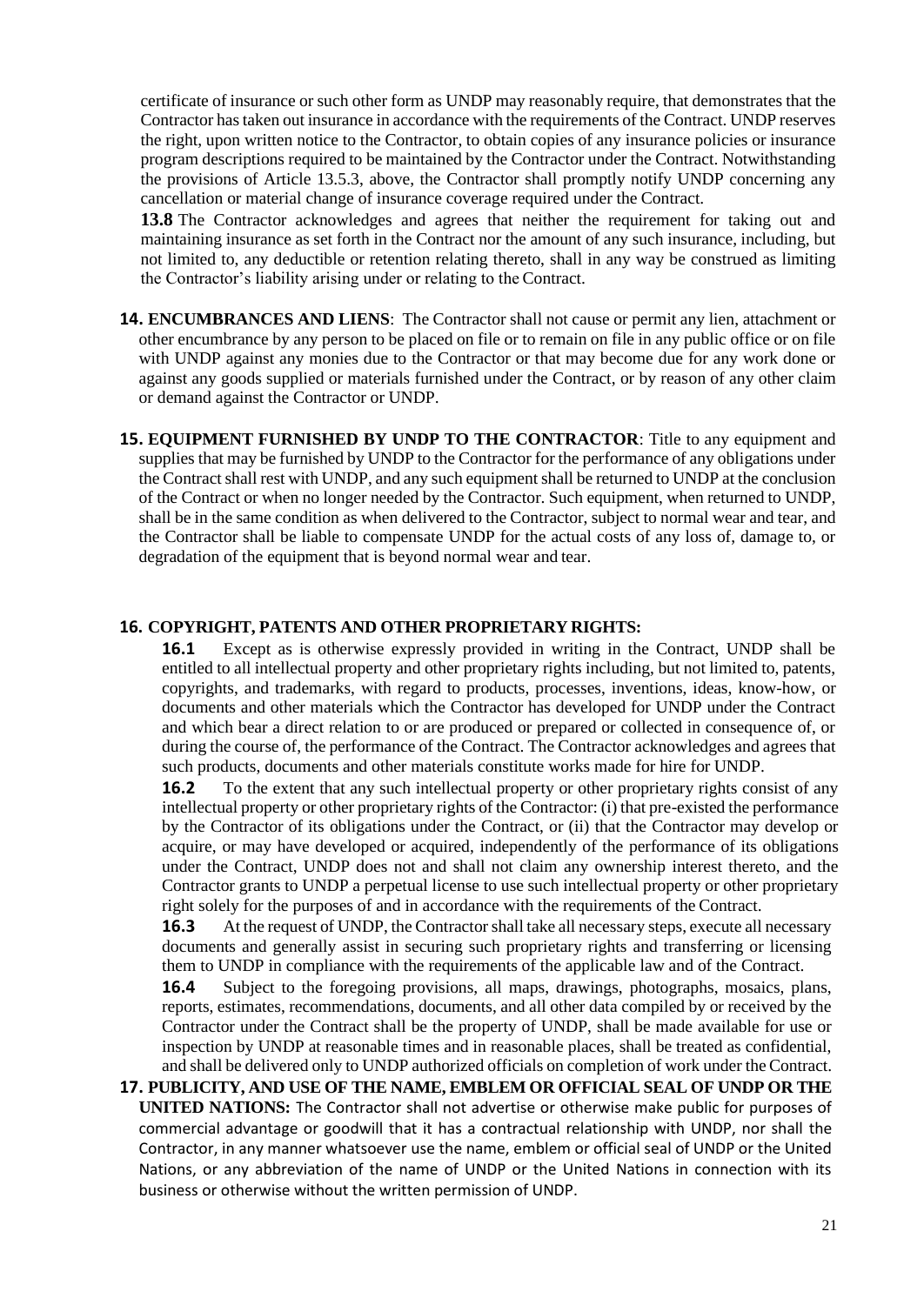## **18. CONFIDENTIAL NATURE OF DOCUMENTS AND INFORMATION**: Information and data that is considered proprietary by either Party or that is delivered or disclosed by one Party ("Discloser") to the other Party ("Recipient") during the course of performance of the Contract, and that is designated as confidential ("Information"), shall be held in confidence by that Party and shall be handled as follows:

**18.1** The Recipient shall:

18.1.1use the same care and discretion to avoid disclosure, publication or dissemination of the Discloser's Information as it uses with its own similar Information that it does not wish to disclose, publish or disseminate; *and*,

18.1.2use the Discloser's Information solely for the purpose for which it was disclosed.

**18.2** Provided that the Recipient has a written agreement with the following persons or entities requiring them to treat the Information confidential in accordance with the Contract and this Article 18, the Recipient may disclose Information to:

18.1.3any other party with the Discloser's prior written consent; and,

18.1.4the Recipient's employees, officials, representatives and agents who have a need to know such Information for purposes of performing obligations under the Contract, and employees officials, representatives and agents of any legal entity that it controls, controls it, or with which it is under common control, who have a need to know such Information for purposes of performing obligations under the Contract, provided that, for these purposes a controlled legal entity means:

18.1.5a corporate entity in which the Party owns or otherwise controls, whether directly or indirectly, over fifty percent (50%) of voting shares thereof; or,

18.1.6any entity over which the Party exercises effective managerial control; or,

18.1.7for the United Nations, a principal or subsidiary organ of the United Nations established in accordance with the Charter of the United Nations.

**18.3** The Contractor may disclose Informat*ion to the ext*ent required by law, *provided that*, subject to and without any waiver of the privileges and immunities of the United Nations, the Contractor will give UNDP sufficient prior notice of *a* request for the disclosure of Information in order to allow UNDP to have a reasonable opportunity to take protective measures or such other action as may be appropriate before any such disclosure is made.

**18.4** UNDP may disclose Information to the extent as required pursuant to the Charter of the United Nations, or pursuant to resolutions or regulations of the General Assembly or rules promulgated thereunder.

**18.5** The Recipient shall not be precluded from disclosing Information that is obtained by the Recipient from a third party without restriction, is disclosed by the Discloser to a third party without any obligation of confidentiality, is previously known by the Recipient, or at any time is developed by the Recipient completely independently of any disclosures hereunder.

18.6 These obligations and restrictions of confidentiality shall be effective during the term of the Contract, including any extension thereof, and, unless otherwise provided in the Contract, shall remain effective following any termination of the Contract.

## **19. FORCE MAJEURE; OTHER CHANGES IN CONDITIONS:**

**19.1** In the event of and as soon as possible after the occurrence of any cause constituting *force majeure*, the affected Party shall give notice and full particulars in writing to the other Party, of such occurrence or cause if the affected Party is thereby rendered unable, wholly or in part, to perform its obligations and meet its responsibilities under the Contract. The affected Party shall also notify the other Party of any other changes in condition or the occurrence of any event which interferes or threatens to interfere with its performance of the Contract. Not more than fifteen (15) days following the provision of such notice of *force majeure* or other changes in condition or occurrence, the affected Party shall also submit a statement to the other Party of estimated expenditures that will likely be incurred for the duration of the change in condition or the event of *force majeure*. On receipt of the notice or notices required hereunder, the Party not affected by the occurrence of a cause constituting *force majeure* shall take such action as it reasonably considers to be appropriate or necessary in the circumstances, including the granting to the affected Party of a reasonable extension of time in which to perform any obligations under the Contract.

**19.2** If the Contractor is rendered unable, wholly or in part, by reason of *force majeure* to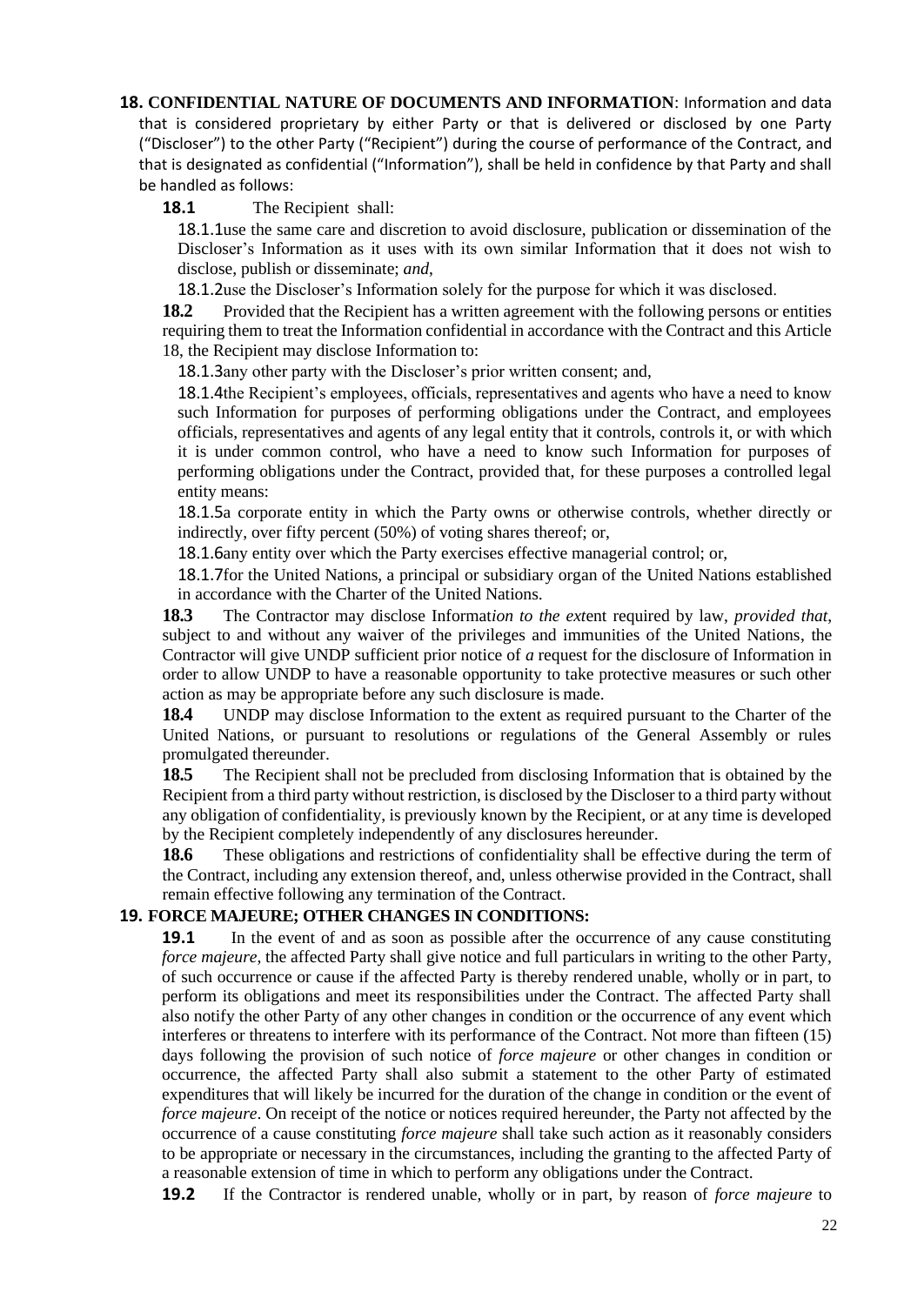perform its obligations and meet its responsibilities under the Contract, UNDP shall have the right to suspend or terminate the Contract on the same terms and conditions as are provided for in Article 20, "Termination," except that the period of notice shall be seven (7) days instead of thirty (30) days. In any case, UNDP shall be entitled to consider the Contractor permanently unable to perform its obligations under the Contract in case the Contractor is unable to perform its obligations, wholly or in part, by reason of *force majeure* for any period in excess of ninety (90) days.

**19.3** *Force majeure* as used herein means any unforeseeable and irresistible act of nature, any act of war (whether declared or not), invasion, revolution, insurrection, terrorism, or any other acts of a similar nature or force, *provided that* such acts arise from causes beyond the control and without the fault or negligence of the Contractor. The Contractor acknowledges and agrees that, with respect to any obligations under the Contract that the Contractor must perform in areas in which UNDP is engaged in, preparing to engage in, or disengaging from any peace keeping, humanitarian or similar operations, any delays or failure to perform such obligations arising from or relating to harsh conditions within such areas, or to any incidents of civil unrest occurring in such areas, shall not, in and of itself, constitute *force majeure* under the Contract.

#### **20. TERMINATION:**

**20.1** Either Party may terminate the Contract for cause, in whole or in part, upon thirty (30) day's notice, in writing, to the other Party. The initiation of conciliation or arbitral proceedings in accordance with Article 23 "Settlement of Disputes," below, shall not be deemed to be a "cause" for or otherwise to be in itself a termination of the Contract.

**20.2** UNDP may terminate the Contract at any time by providing written notice to the Contractor in any case in which the mandate of UNDP applicable to the performance of the Contract or the funding of UNDP applicable to the Contract is curtailed or terminated, whether in whole or in part. In addition, unless otherwise provided by the Contract, upon sixty (60) day's advance written notice to the Contractor, UNDP may terminate the Contract without having to provide any justification therefor.

**20.3** In the event of any termination of the Contract, upon receipt of notice of termination that has been issued by UNDP, the Contractor shall, except as may be directed by UNDP in the notice of termination or otherwise in writing:

20.3.1take immediate steps to bring the performance of any obligations under the Contract to a close in a prompt and orderly manner, and in doing so, reduce expenses to a minimum;

20.3.2refrain from undertaking any further or additional commitments under the Contract as of and following the date of receipt of such notice;

20.3.3place no further subcontracts or orders for materials, services, or facilities, except as UNDP and the Contractor agree in writing are necessary to complete any portion of the Contract that is not terminated;

20.3.4terminate all subcontracts or orders to the extent they relate to the portion of the Contract terminated;

20.3.5transfer title and deliver to UNDP the fabricated or unfabricated parts, work in process, completed work, supplies, and other material produced or acquired for the portion of the Contract terminated;

20.3.6deliver all completed or partially completed plans, drawings, information, and other property that, if the Contract had been completed, would be required to be furnished to UNDP thereunder;

20.3.7complete performance of the work not terminated; *and*,

20.3.8take any other action that may be necessary, or that UNDP may direct in writing, for the minimization of losses and for the protection and preservation of any property, whether tangible or intangible, related to the Contract that is in the possession of the Contractor and in which UNDP has or may be reasonably expected to acquire an interest.

**20.4** In the event of any termination of the Contract, UNDP shall be entitled to obtain reasonable written accountings from the Contractor concerning all obligations performed or pending in accordance with the Contract. In addition, UNDP shall not be liable to pay the Contractor except for those Goods satisfactorily delivered and/or Services satisfactorily provided to UNDP in accordance with the requirements of the Contract, but only if such Goods or Services were ordered, requested or otherwise provided prior to the Contractor's receipt of notice of termination from UNDP or prior to the Contractor's tendering of notice of termination to UNDP.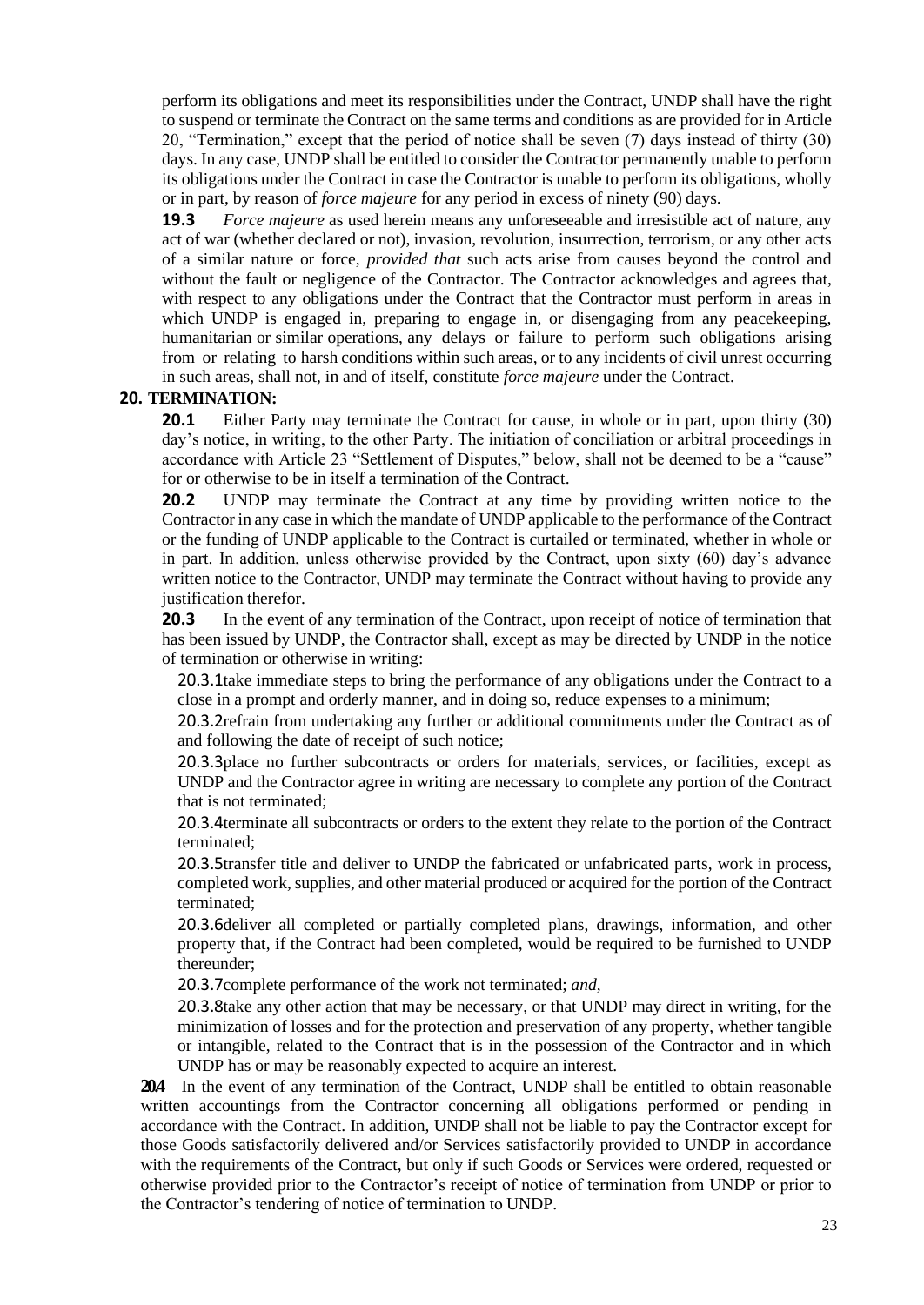**20.5** UNDP may, without prejudice to any other right or remedy available to it, terminate the Contract forthwith in the event that:

20.5.1 the Contractor is adjudged bankrupt, or is liquidated, or becomes insolvent, or applies for a moratorium or stay on any payment or repayment obligations, or applies to be declared insolvent; 20.5.2 the Contractor is granted a moratorium or a stay, or is declared insolvent;

20.5.3 the Contractor makes an assignment for the benefit of one or more of its creditors;

20.5.4 a Receiver is appointed on account of the insolvency of the Contractor;

*20.5.5* the Contractor offers a settlement in lieu of bankruptcy or receivership; *or,*

20.5.6 UNDP reasonably determines that the Contractor has become subject to a materially adverse change in its financial condition that threatens to substantially affect the ability of the Contractor to perform any of its obligations under the Contract.

**20.6** Except as prohibited by law, the Contractor shall be bound to compensate UNDP for all damages and costs, including, but not limited to, all costs incurred by UNDP in any legal or non- legal proceedings, as a result of any of the events specified in Article 20.5, above, and resulting from or relating to a termination of the Contract, even if the Contractor is adjudged bankrupt, or is granted a moratorium or stay or is declared insolvent. The Contractor shall immediately inform UNDP of the occurrence of any of the events specified in Article 20.5, above, and shall provide UNDP with any information pertinent thereto.

**20.7** The provisions of this Article 20 are without prejudice to any other rights or remedies of UNDP under the Contract or otherwise.

**21. NON-WAIVER OF RIGHTS**: The failure by either Party to exercise any rights available to it, whether under the Contract or otherwise, shall not be deemed for any purposes to constitute a waiver by the other Party of any such right or any remedy associated therewith, and shall not relieve the Parties of any of their obligations under the Contract.

**22. NON-EXCLUSIVITY:** Unless otherwise specified in the Contract, UNDP shall have no obligation to purchase any minimum quantities of goods or services from the Contractor, and UNDP shall have no limitation on its right to obtain goods or services of the same kind, quality and quantity described in the Contract, from any other source at any time.

#### **23. SETTLEMENT OF DISPUTES:**

**23.1 AMICABLE SETTLEMENT**: The Parties shall use their best efforts to amicably settle any dispute, controversy, or claim arising out of the Contract or the breach, termination, or invalidity thereof. Where the Parties wish to seek such an amicable settlement through conciliation, the conciliation shall take place in accordance with the Conciliation Rules then obtaining of the United Nations Commission on International Trade Law ("UNCITRAL"), or according to such other procedure as may be agreed between the Parties in writing.

**23.2 ARBITRATION**: Any dispute, controversy, or claim between the Parties arising out of the Contract or the breach, termination, or invalidity thereof, unless settled amicably under Article 23.1, above, within sixty (60) days after receipt by one Party of the other Party's written request for such amicable settlement, shall be referred by either Party to arbitration in accordance with the UNCITRAL Arbitration Rules then obtaining. The decisions of the arbitral tribunal shall be based on general principles of international commercial law. The arbitral tribunal shall be empowered to order the return or destruction of goods or any property, whether tangible or intangible, or of any confidential information provided under the Contract, order the termination of the Contract, or order that any other protective measures be taken with respect to the goods, services or any other property, whether tangible or intangible, or of any confidential information provided under the Contract, as appropriate, all in accordance with the authority of the arbitral tribunal pursuant to Article 26 ("Interim measures") and Article 34 ("Form and effect of the award") of the UNCITRAL Arbitration Rules. The arbitral tribunal shall have no authority to award punitive damages. In addition, unless otherwise expressly provided in the Contract, the arbitral tribunal shall have no authority to award interest in excess of the London Inter-Bank Offered Rate ("LIBOR") then prevailing, and any such interest shall be simple interest only. The Parties shall be bound by any arbitration award rendered as a result of such arbitration as the final adjudication of any such dispute, controversy, or claim.

**24. PRIVILEGES AND IMMUNITIES**: Nothing in or relating to the Contract shall be deemed a waiver, express or implied, of any of the privileges and immunities of the United Nations, including its subsidiary organs.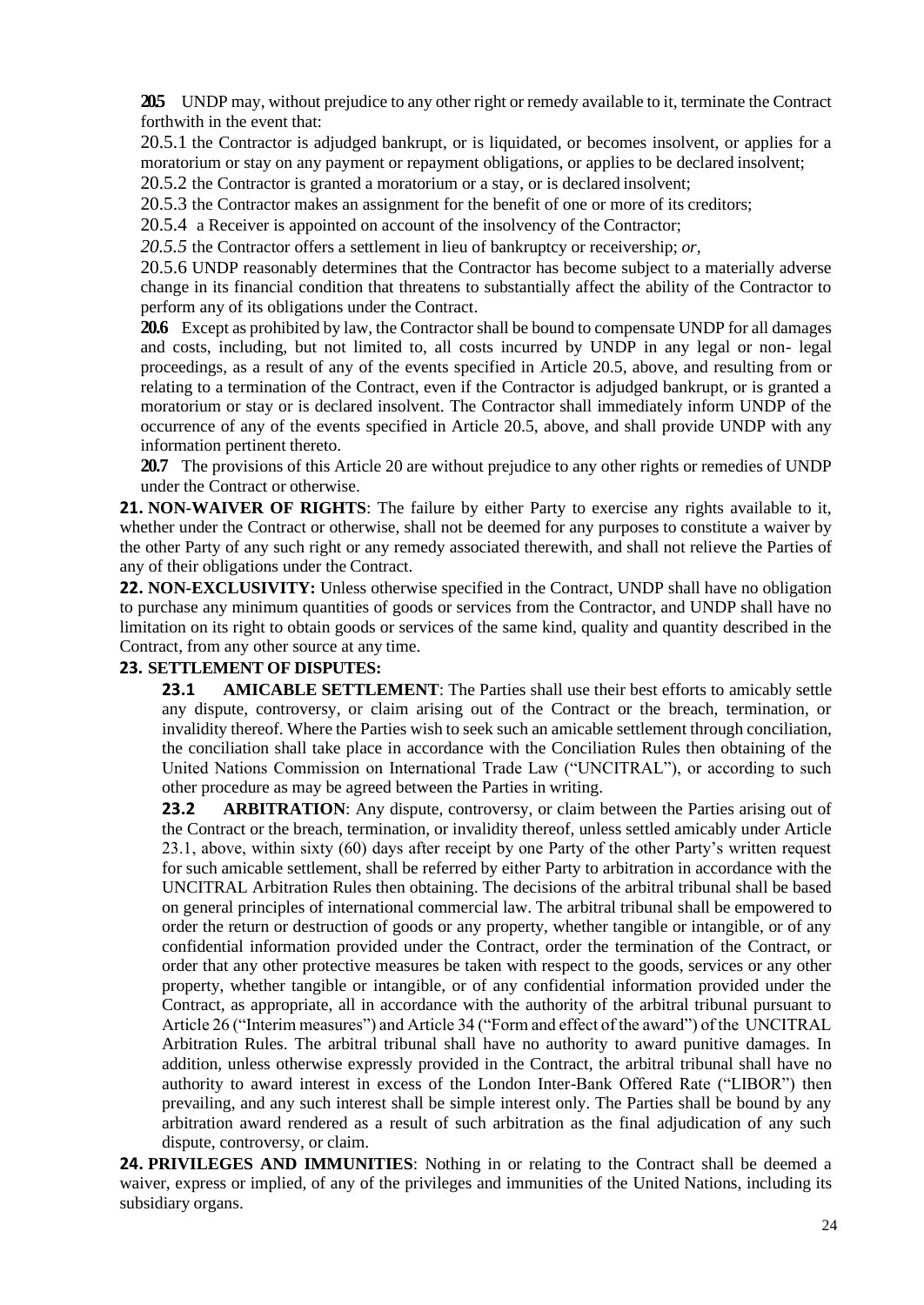## **25. TAX EXEMPTION:**

**25.1** Article II, Section 7, of the Convention on the Privileges and Immunities of the United Nations provides, *inter alia*, that the United Nations, including its subsidiary organs, is exempt from all direct taxes, except charges for public utility services, and is exempt from customs restrictions, duties, and charges of a similar nature in respect of articles imported or exported for its official use. In the event any governmental authority refuses to recognize the exemptions of UNDP from such taxes, restrictions, duties, or charges, the Contractor shall immediately consult with UNDP to determine a mutually acceptable procedure.

25.2 The Contractor authorizes UNDP to deduct from the Contractor's invoices any amount representing such taxes, duties or charges, unless the Contractor has consulted with UNDP before the payment thereof and UNDP has, in each instance, specifically authorized the Contractor to pay such taxes, duties, or charges under written protest. In that event, the Contractor shall provide UNDP with written evidence that payment of such taxes, duties or charges has been made and appropriately authorized, and UNDP shall reimburse the Contractor for any such taxes, duties, or charges so authorized by UNDP and paid by the Contractor under written protest.

## **26. MODIFICATIONS:**

**26.1** No modification or change in this Contract shall be valid and enforceable against UNDP unless executed in writing by the duly authorized representatives of the Parties.

**26.2** If the Contract shall be extended for additional periods in accordance with the terms and conditions of the Contract, the terms and conditions applicable to any such extended term of the Contract shall be the same terms and conditions as set forth in the Contract, unless the Parties shall have agreed otherwise pursuant to a valid amendment concluded in accordance with Article 26.1, above.

26.3 The terms or conditions of any supplemental undertakings, licenses, or other forms of agreement concerning any Goods or Services provided under the Contract shall not be valid and enforceable against UNDP nor in any way shall constitute an agreement by UNDP thereto unless any such undertakings, licenses or other forms are the subject of a valid amendment concluded in accordance with Article 26.1, above.

## **27. AUDITS AND INVESTIGATIONS:**

**27.1** Each invoice paid by UNDP shall be subject to a post-payment audit by auditors, whether internal or external, of UNDP or by other authorized and qualified agents of UNDP at any time during the term of the Contract and for a period of three (3) years following the expiration or prior termination of the Contract.

**27.2** UNDP may conduct investigations relating to any aspect of the Contract or the award thereof, the obligations performed under the Contract, and the operations of the Contractor generally relating to performance of the Contract at any time during the term of the Contract and for a period of three (3) years following the expiration or prior termination of the Contract.

**27.3** The Contractor shall provide its full and timely cooperation with any such inspections, post- payment audits or investigations. Such cooperation shall include, but shall not be limited to, the Contractor's obligation to make available its personnel and any relevant documentation for such purposes at reasonable times and on reasonable conditions and to grant to UNDP access to the Contractor's premises at reasonable times and on reasonable conditions in connection with such access to the Contractor's personnel and relevant documentation. The Contractor shall require its agents, including, but not limited to, the Contractor's attorneys, accountants or other advisers, to reasonably cooperate with any inspections, post-payment audits or investigations carried out by UNDP hereunder.

**27.4** UNDP shall be entitled to a refund from the Contractor for any amounts shown by such audits or investigations to have been paid by UNDP other than in accordance with the terms and conditions of the Contract. The Contractor also agrees that, where applicable, donors to UNDP whose funding is the source of, in whole or in part, the funding for the procurement of Goods and/or Services which are the subject of this Contract, shall have direct recourse to the Contractor for the recovery of any funds determined by UNDP to have been used in violation of or inconsistent with this Contract.

## **28. LIMITATION ON ACTIONS:**

**28.1** Except with respect to any indemnification obligations in Article 12, above, or as are otherwise set forth in the Contract, any arbitral proceedings in accordance with Article 23.2, above,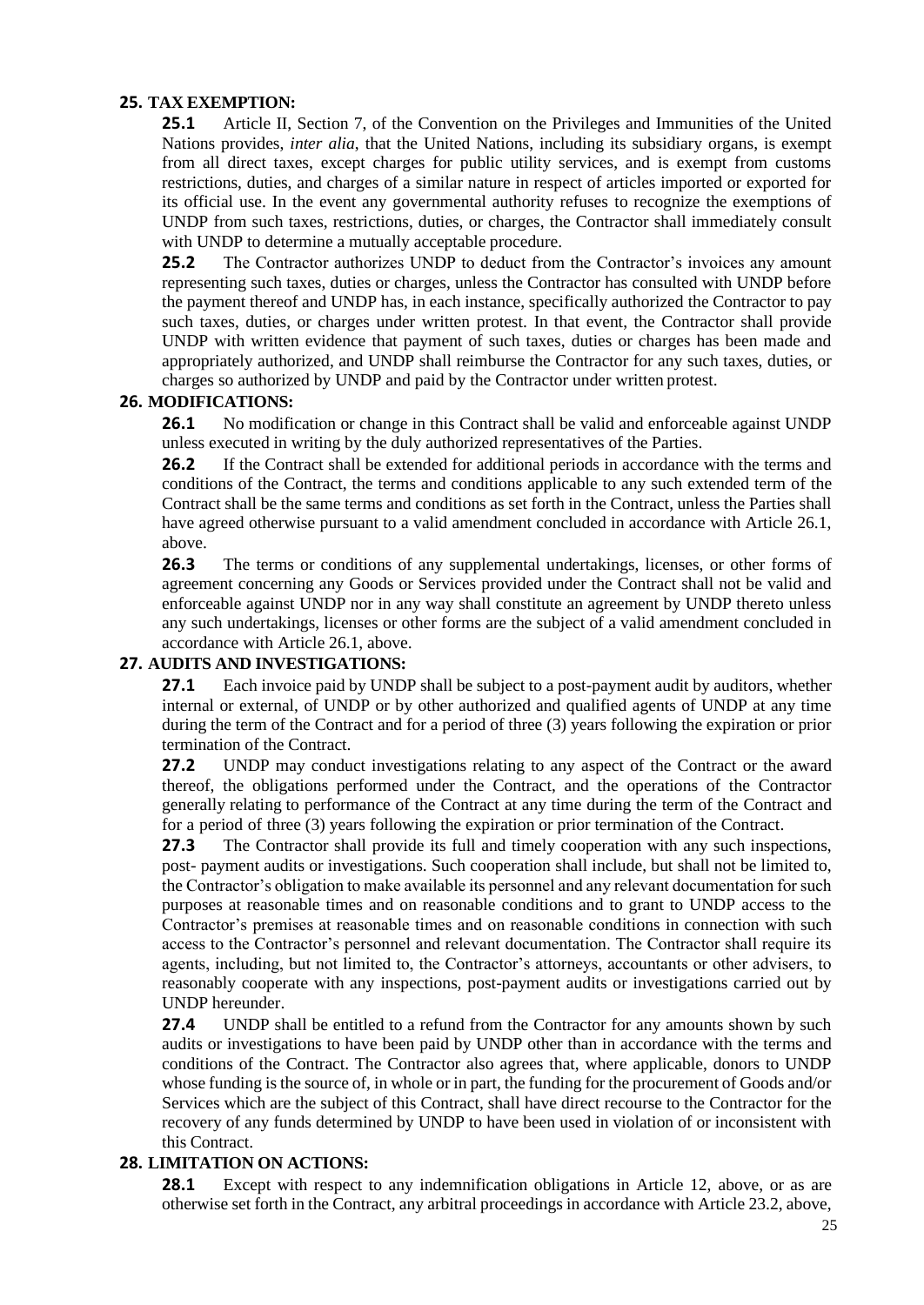arising out of the Contract must be commenced within three years after the cause of action has accrued.

**28.2** The Parties further acknowledge and agree that, for these purposes, a cause of action shall accrue when the breach actually occurs, or, in the case of latent defects, when the injured Party knew or should have known all of the essential elements of the cause of action, or in the case of a breach of warranty, when tender of delivery is made, except that, if a warranty extends to future performance of the goods or any process or system and the discovery of the breach consequently must await the time when such goods or other process or system is ready to perform in accordance with the requirements of the Contract, the cause of action accrues when such time of future performance actually begins.

**29. ESSENTIAL TERMS**: The Contractor acknowledges and agrees that each of the provisions in Articles 30 to 36 hereof constitutes an essential term of the Contract and that any breach of any of these provisions shall entitle UNDP to terminate the Contract or any other contract with UNDP immediately upon notice to the Contractor, without any liability for termination charges or any other liability of any kind. In addition, nothing herein shall limit the right of UNDP to refer any alleged breach of the said essential terms to the relevant national authorities for appropriate legal action.

**30. SOURCE OF INSTRUCTIONS:** The Contractor shall neither seek nor accept instructions from any authority external to UNDP in connection with the performance of its obligations under the Contract. Should any authority external to UNDP seek to impose any instructions concerning or restrictions on the Contractor's performance under the Contract, the Contractor shall promptly notify UNDP and provide all reasonable assistance required by UNDP. The Contractor shall not take any action in respect of the performance of its obligations under the Contract that may adversely affect the interests of UNDP or the United Nations, and the Contractor shall perform its obligations under the Contract with the fullest regard to the interests of UNDP.

**31. STANDARDS OF CONDUCT:** The Contractor warrants that it has not and shall not offer any direct or indirect benefit arising from or related to the performance of the Contract, or the award thereof, to any representative, official, employee or other agent of UNDP. The Contractor shall comply with all laws, ordinances, rules and regulations bearing upon the performance of its obligations under the Contract. In addition, in the performance of the Contract, the Contractor shall comply with the Standards of Conduct set forth in the Secretary General's Bulletin ST/SGB/2002/9 of 18 June 2002, entitled "Regulations Governing the Status, Basic Rights and Duties of Officials other than Secretariat Officials, and Expert on Mission" and ST/SGB/2006/15 of 26 December 2006 on "Post-employment restrictions", and shall also comply with and be subject to the requirements of the following documents then in force at the time of signature of the Contract:

**31.1** The UN Supplier Code of Conduct;

**31.2** UNDP Policy on Fraud and other Corrupt Practices ("UNDP Anti-fraud Policy");

**31.3** UNDP Office of Audit and Investigations (OAI) Investigation Guidelines;

**31.4** UNDP Social and Environmental Standards (SES), including the related Accountability Mechanism;

**31.5** UNDP Vendor Sanctions Policy; and

**31.6** All security directives issued by UNDP.

The Contractor acknowledges and agrees that it has read and is familiar with the requirements of the foregoing documents which are available online at [www.undp.org](http://www.undp.org/) or at [http://www.undp.org/content/undp/en/home/operations/procurement/business/.](http://www.undp.org/content/undp/en/home/operations/procurement/business/) In making such acknowledgement, the Contractor represents and warrants that it is in compliance with the requirements of the foregoing, and will remain in compliance throughout the term of this Contract.

**32. OBSERVANCE OF THE LAW**: The Contractor shall comply with all laws, ordinances, rules, and regulations bearing upon the performance of its obligations under the Contract. In addition, the Contractor shall maintain compliance with all obligations relating to its registration as a qualified vendor of goods or services to UNDP, as such obligations are set forth in UNDP vendor registration procedures.

**33. CHILD LABOR**: The Contractor represents and warrants that neither it, its parent entities (if any), nor any of the Contractor's subsidiary or affiliated entities (if any) is engaged in any practice inconsistent with the rights set forth in the Convention on the Rights of the Child, including Article 32 thereof, which, *inter alia*, requires that a child shall be protected from performing any work that is likely to be hazardous or to interfere with the child's education, or to be harmful to the child's health or physical, mental, spiritual, moral, or social development.